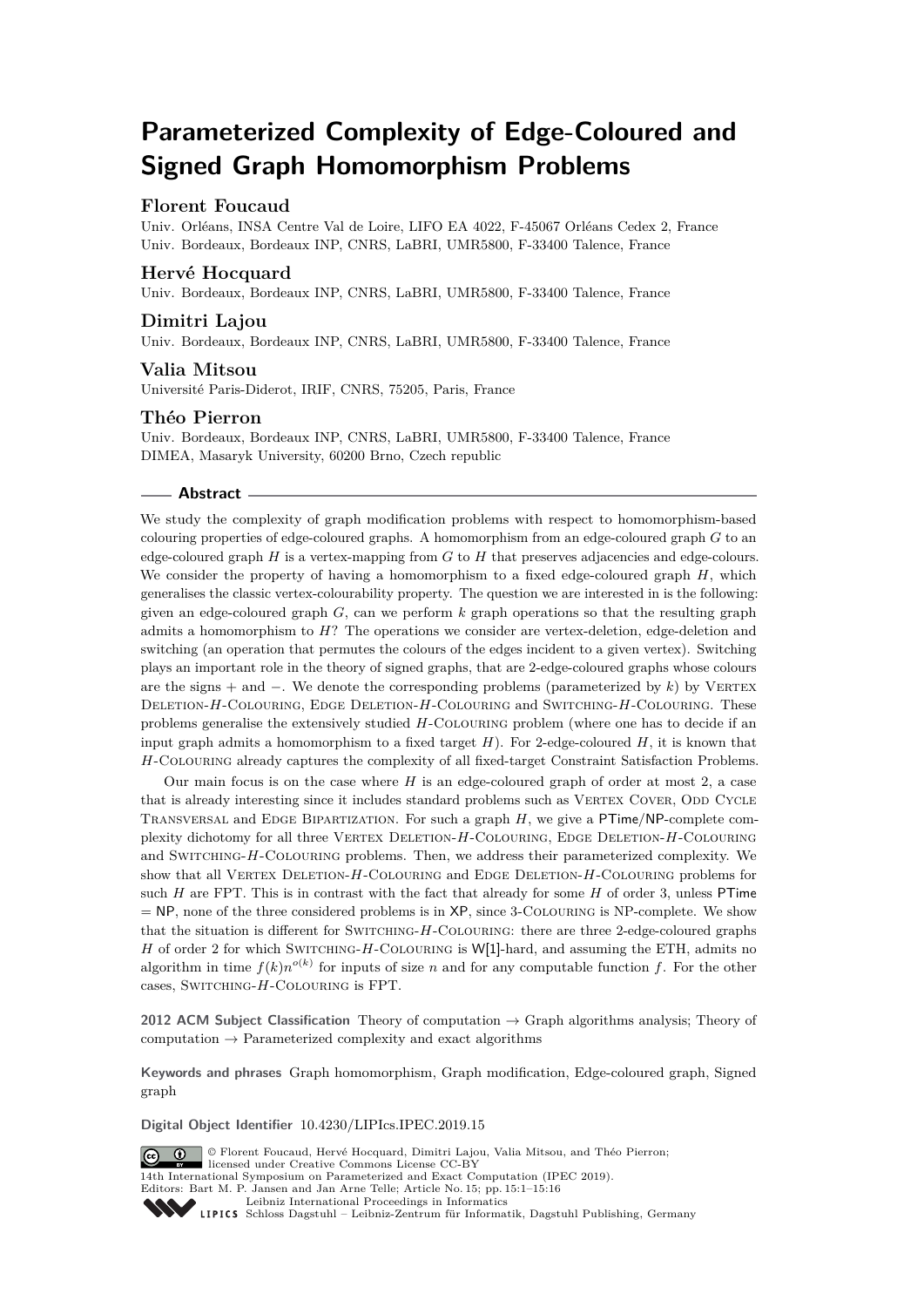#### **15:2 Complexity of Edge-Coloured and Signed Graph Homomorphism**

**Related Version** A full version of the paper is available at <https://arxiv.org/abs/1910.01099>.

**Funding** This research was financed by the ANR project HOSIGRA (ANR-17-CE40-0022) and the IFCAM project "Applications of graph homomorphisms" (MA/IFCAM/18/39).

## **1 Introduction**

Graph colouring problems such as *k*-Colouring are among the most fundamental problems in algorithmic graph theory. Problem *H*-Colouring is a homomorphism-based generalisation of *k*-Colouring that is extensively studied [\[8,](#page-14-0) [14,](#page-14-1) [18,](#page-15-1) [25\]](#page-15-2). Considering a fixed graph *H*, in *H*-Colouring one asks whether an input graph *G* admits a homomorphism (an edgepreserving vertex-mapping) to  $H$ .  $k$ -COLOURING is the same problem as  $K_k$ -COLOURING, where  $K_k$  is the complete graph of order  $k$  (the order of a graph is its number of vertices).

We will consider parameterized variants of *H*-Colouring where *H* is an edge-coloured graph. We say that a graph is *t-edge-coloured* if its edges are coloured with at most *t* colours. We allow loops and multiple edges, but multiple edges of the same colour are irrelevant in *H*. We sometimes give actual colour names to the colours: red, blue, green. For 2-edge-coloured graphs, we will use red and blue as the two edge colours. A standard uncoloured graph can be seen as 1-edge-coloured. For two edge-coloured graphs *G* and *H*, a homomorphism from *G* to *H* is a vertex-mapping  $\varphi: V(G) \to V(H)$  such that, if *xy* is an edge of colour *i* in *G*, then  $\varphi(x)\varphi(y)$  is an edge of colour *i* in *H*. Whenever such a  $\varphi$  exists, we say that *G* maps to *H*, and we write  $G \stackrel{ec}{\longrightarrow} H$ .

The *H*-COLOURING problems are well-studied, see for example [\[1,](#page-14-2) [2,](#page-14-3) [3,](#page-14-4) [4,](#page-14-5) [5\]](#page-14-6). They are special cases of *Constraint Satisfaction Problems* (CSPs). A large set of CSPs can be modeled by homomorphisms of general relational structures to a fixed relational structure *H* [\[14\]](#page-14-1). The corresponding decision problem is noted *H*-CSP. When *H* has only binary relations, *H* can be seen as an edge-coloured graph (a relation corresponds to the set of edges of a given colour) and *H*-CSP is exactly *H*-Colouring. The complexity of *H*-CSP has been the subject of intensive research in the last decades, since Feder and Vardi conjectured in [\[14\]](#page-14-1) that *H*-CSP is either PTime or NP-complete – a statement that became known as the Dichotomy Conjecture. The latter conjecture was recently solved in [\[7,](#page-14-7) [30\]](#page-15-3) independently; the criterion for *H*-CSP to be in PTime is based on certain algebraic properties of *H*. Nevertheless, determining whether a structure *H* satisfies this criterion is not an easy task (even for targets as simple as oriented trees [\[8\]](#page-14-0)). Thus, the study of more simple and elegant complexity classifications for relevant special cases is of high importance.

The complexity of *H*-Colouring when *H* is uncoloured is well-understood: it is in PTime if *H* contains a loop or is bipartite; otherwise it is NP-complete [\[18\]](#page-15-1). This was one of the early dichotomy results in the area. On the other hand, when *H* is a 2-edge-coloured graph, it was proved that the class of *H*-Colouring problems captures the difficulty of the whole class of *H*-CSP problems [\[5\]](#page-14-6), and thus the dichotomy classification for this class of problems is expected to be much more intricate.

Our goal is to study generalisations of *H*-Colouring problems for edge-coloured graphs by enhancing them as *modification problems*. In this setting, given a graph property P and a graph operation  $\pi$ , the graph modification problem for  $\mathcal P$  and  $\pi$  asks whether an input graph *G* can be made to satisfy property  $\mathcal P$  after applying operation  $\pi$  a given number *k* of times. This is a classic setting studied extensively both in the realms of classical and parameterized complexity, see for example [\[9,](#page-14-8) [22,](#page-15-4) [23,](#page-15-5) [28\]](#page-15-6). In this context, the most studied graph operations are vertex deletion (VD) and edge-deletion (ED), see the seminal papers [\[23,](#page-15-5) [28\]](#page-15-6).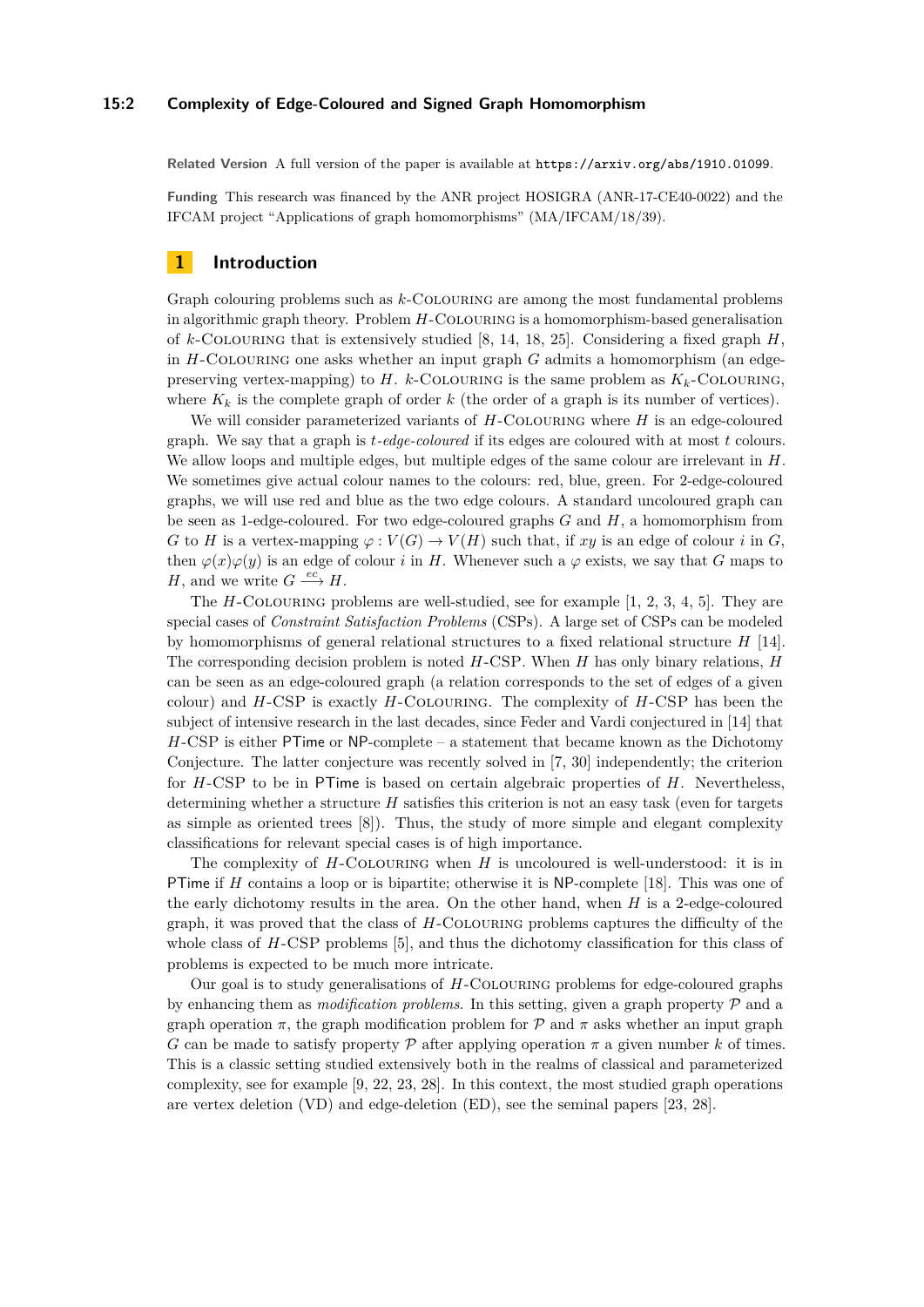For a fixed graph *H*, let  $\mathcal{P}(H)$  denote the property of admitting a homomorphism to *H*. Certain standard computational problems can be stated as graph modification problems to  $\mathcal{P}(H)$ . For example, VERTEX COVER is the graph modification problem for property  $\mathcal{P}(K_1)$ and operation VD. Similarly, ODD CYCLE TRANSVERSAL and EDGE BIPARTIZATION are the graph modification problems for  $\mathcal{P}(K_2)$  and VD, and  $\mathcal{P}(K_2)$  and ED, respectively.

When considering edge-coloured graphs with only two edge-colours, another operation of interest is *switching*: to switch at a vertex  $v$  is to change the colour of all edges incident with *v*. (Note that a loop does not change its colour under switching.) This operation is of prime importance in the context of signed graphs. A *signed graph* is a 2-edge-coloured graph in which the two colours are denoted by signs (+ and −). A graph is called *balanced* if it can be switched to be all-positive. The concepts of signed graphs, balance and switching, were introduced and developed in [\[17,](#page-15-7) [29\]](#page-15-8) and have many interesting applications, in particular in social networks and biological dynamical systems (see [\[19\]](#page-15-9) and the references therein).

The switching operation plays an important role in the study of homomorphisms of signed graphs, a concept defined in [\[26\]](#page-15-10) which has many connections to deep questions in structural graph theory. In their definition, before mapping the vertices, one may perform any number of switchings. (Note that when switching at a set *S* of vertices of a signed graph *G*, the order does not matter: ultimately, only the edges between *S* and its complement  $V(G) \setminus S$  change their sign.) The algorithmic complexity of this problem was studied in [\[5,](#page-14-6) [6,](#page-14-9) [16\]](#page-14-10). Herein, we will consider edge-coloured graph modification problems for property  $\mathcal{P}(H)$  (for fixed edge-coloured graphs *H*) and for graph operations VD, ED and SW.

A parameterized problem is a decision problem with a parameter of the input. It is *fixed parameter tractable* (FPT) if for any input *I* with parameter value *k*, it can be solved in time  $O(f(k)|I|^c)$  for a computable function f and integer c. It is in the class XP if it can be solved in time  $|I|^{g(k)}$  for a computable function g. It is W[1]-hard if all problems in the class W[1] can be reduced in FPT time to it. For more details, see the books [\[11,](#page-14-11) [12\]](#page-14-12). Let us now formally define the problems of interest to us (the parameter is always *k*).

| VERTEX DELETION-(RESP. EDGE DELETION)- $H$ -COLOURING                                                     | Parameter: $k$ . |
|-----------------------------------------------------------------------------------------------------------|------------------|
| <b>Input:</b> An edge-coloured graph $G$ , an integer $k$ .                                               |                  |
| <b>Question:</b> Is there a set S of k vertices (resp. edges) of G such that $(G-S) \xrightarrow{ec} H$ ? |                  |
|                                                                                                           |                  |
| SWITCHING- $H$ -COLOURING                                                                                 | Parameter: $k$ . |
| <b>Input:</b> A 2-edge-coloured graph $G$ , an integer $k$ .                                              |                  |

**Question:** Is there a set *S* of *k* vertices of *G* such that the 2-edge-coloured graph *G*<sup>0</sup> obtained from *G* by switching at every vertex of *S* satisfies  $G' \xrightarrow{ec} H$ ?

In the study of the three above problems, one may assume that *H* is a *core* (that is, *H* does not have a homomorphism to a proper subgraph of itself). Indeed, it is well-known that for any subgraph *H*<sup>1</sup> of *H* with  $H \stackrel{ec}{\longrightarrow} H'$ , we have  $G \stackrel{ec}{\longrightarrow} H$  if and only if  $G \stackrel{ec}{\longrightarrow} H'$  [\[3\]](#page-14-4).

Of course, whenever *H*-Colouring is NP-complete, all three above problems are NPcomplete, even when  $k = 0$ , and so they are not in XP (unless PTime  $= NP$ ). This is for example the case when  $H$  is a monochromatic triangle: then we have 3-COLOURING. Thus, from the point of view of parameterized complexity, it is of primary interest to consider these problems for edge-coloured graphs *H* such that *H*-Colouring is in PTime. (In that case a simple brute-force algorithm iterating over all *k*-subsets of vertices of *G* implies that the three problems are in XP.) For classic graphs, the only cores *H* for which *H*-Colouring is in PTime are the three connected graphs with at most one edge (a single vertex with no edge, a single vertex with a loop, two vertices joined by an edge), so in that case the interest of these problems is limited. However, for many interesting families of edge-coloured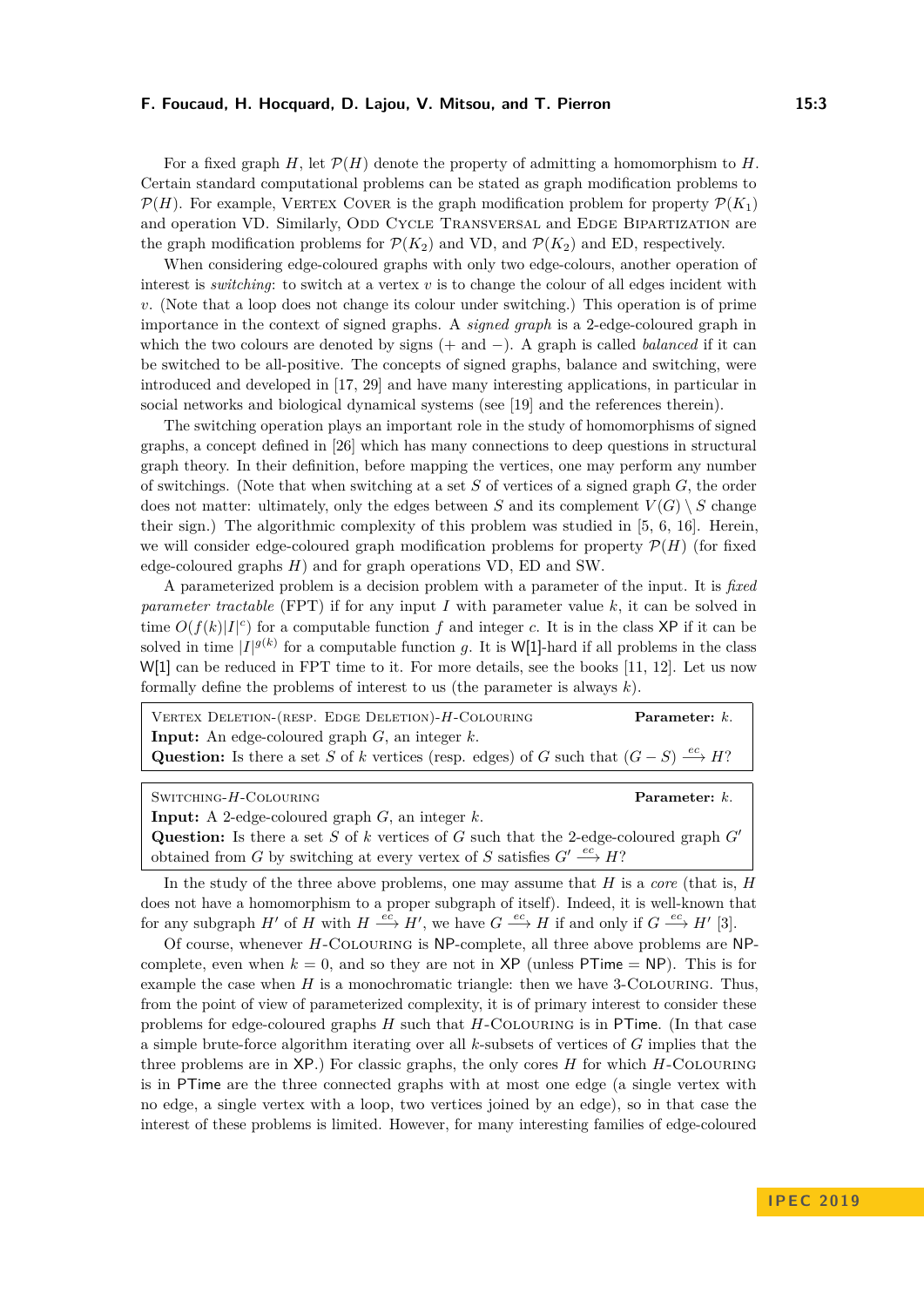#### **15:4 Complexity of Edge-Coloured and Signed Graph Homomorphism**

graphs *H*, the problem *H*-Colouring is in PTime, and the class of such graphs *H* is not very well-understood, see [\[2,](#page-14-3) [3,](#page-14-4) [4\]](#page-14-5). Even when *H* is a 2-edge-coloured cycle, tree or complete graph, there are infinitely many *H* with *H*-Colouring NP-complete and infinitely many *H* where it is in PTime [\[2\]](#page-14-3).

Recall that when *H* is a single vertex with no loop, VERTEX DELETION-*H*-COLOURING is exactly Vertex Cover. If *H* has a single edge, Vertex Deletion-*H*-Colouring and Edge Deletion-*H*-Colouring are Odd Cycle Transversal and Edge Bipartization, respectively. For *H* consisting of a single (blue) loop, Switching-*H*-Colouring for  $k = |V(G)|$  consists in checking whether the given 2-edge-coloured graph *G* is balanced (a problem that is in PTime [\[5\]](#page-14-6)). More generally, Switching-*H*-Colouring for 2-edge-coloured graphs *H* and  $k = |V(G)|$  is exactly the problem SIGNED *H*-COLOURING studied in [\[5,](#page-14-6) [6,](#page-14-9) [16\]](#page-14-10).

*Related work.* Several works address the parameterized complexity of graph colouring problems. In [\[25\]](#page-15-2), the vertex-deletion variant of *H*-LIST-COLOURING is studied. Graph modification problems for Colouring in specific graph classes and for operations VD and ED are considered, for example in [\[10\]](#page-14-13) (bipartite graphs, split graphs) and [\[27\]](#page-15-11) (comparability graphs). Graph colouring problems parameterized by structural parameters are considered in [\[20\]](#page-15-12). Algorithmic problems relative to the operation of *Seidel switching* have been considered. Given a (classic) graph *G*, the Seidel switching operation performed at a vertex exchanges all adjacencies and non-adjacencies of *v*. This can be seen as performing a switching operation in a 2-edge-coloured complete graph, where blue edges are the actual edges of *G*, and red edges are its non-edges. In [\[13,](#page-14-14) [21\]](#page-15-13), the complexity of graph modification problems with respect to the Seidel switching operation and the property of being a member of certain graph classes has been studied. Our work on Switching-*H*-Colouring problems can be seen as a variation of these problems, generalised to arbitrary 2-edge-coloured graphs.

*Our results.* We study the classic and parameterized complexities of the three problems Vertex Deletion-*H*-Colouring, Edge Deletion-*H*-Colouring and Switching-*H*-Colouring. Our focus is on *t*-edge-coloured graphs *H* of order at most 2 with *t* an integer  $(t = 2$  for SWITCHING-H-COLOURING). Despite having just two vertices, *H*-COLOURING for such *H* is interesting and nontrivial; it is proved to be in PTime by two different nontrivial methods, see [\[1,](#page-14-2) [4\]](#page-14-5). Thus, the three considered problems are in XP for such *H*. (Recall that for suitable 1-edge-coloured graphs *H* of order 1 or 2, VERTEX DELETION-*H*-COLOURING and Edge Deletion-*H*-Colouring include Vertex Cover and Odd Cycle Transversal.)

We completely classify the classical complexity of VERTEX DELETION-H-COLOURING when *H* is a *t*-edge-coloured graph of arbitrary order: it is either trivially in PTime or NP-complete. It turns out that all VERTEX DELETION-H-COLOURING problems are FPT when *H* has order at most 2. To prove this, we extend a method from [\[4\]](#page-14-5) and reduce the problem to an FPT variant of 2-Sat.

For EDGE DELETION-H-COLOURING, a classical complexity dichotomy seems more difficult to obtain, as there are nontrivial PTime cases. We perform such a classification when *H* is a *t*-edge-coloured graph of order at most 2. Similar 2-SAT-based arguments as for VERTEX DELETION-H-COLOURING give a FPT algorithm for EDGE DELETION-H-COLOURING when *H* has order at most 2.

For SWITCHING-H-COLOURING when *H* is a 2-edge-coloured graph, the classical dichotomy is again more difficult to obtain. We perform such a classification by using some characteristics of the switch operation and by giving some reductions to well-known NPcomplete problems. In contrast to the two previous cases for the parameterized complexity, we show that for three graphs *H* of order 2, SWITCHING-*H*-COLOURING is already W[1]-hard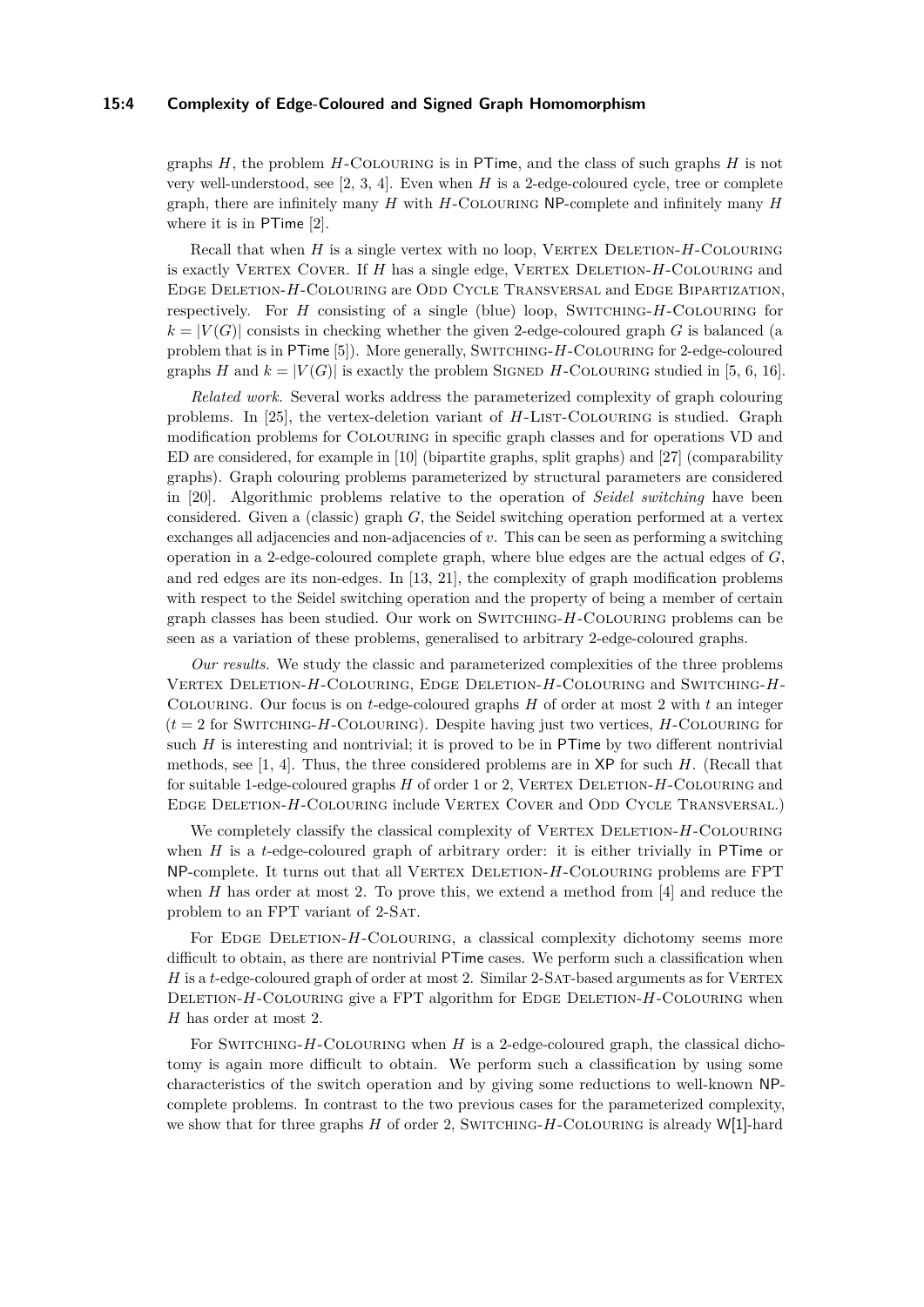| Problem                               | VERTEX-DEL.- $H$ -COL.               | $E$ DGE-DEL.- $H$ -COL.                   | $SWITCHING-H-COL.$                        |
|---------------------------------------|--------------------------------------|-------------------------------------------|-------------------------------------------|
| P vs NP                               | Dichotomy for<br>all graphs (Cor. 7) | Dichotomy when<br>$ V(H)  \leq 2$ (Th. 8) | Dichotomy when<br>$ V(H)  \leq 2$ (Th. 9) |
| FPT vs W-hard<br>when $ V(H)  \leq 2$ | All FPT $(Th. 12)$                   | All FPT $(Th. 12)$                        | Dichotomy (Th. 13 and $14$ )              |

<span id="page-4-1"></span>**Table 1** Overview of our main results, sorted by problem and by type of classification.

(and cannot be solved in time  $f(k)|G|^{o(k)}$  for any function f, assuming the ETH<sup>[1](#page-4-0)</sup>). For all other 2-edge-coloured graphs of order 2, we prove that Switching-*H*-Colouring is FPT. Table [1](#page-4-1) presents a brief overview of our results.

Our paper is structured as follows. In Section [2,](#page-4-2) we state some definitions and make some preliminary observations in relation with the literature. In Section [3,](#page-5-0) we study the classical complexity of the three considered problems. We address their parameterized complexity in Section [4.](#page-9-1) Finally, we conclude in Section [5.](#page-13-0)

## <span id="page-4-2"></span>**2 Preliminaries and known results**

## **2.1 Some known complexity dichotomies**

Recall that whenever *H*-Colouring is NP-complete, Vertex Deletion-*H*-Colouring, Edge Deletion-*H*-Colouring and Switching-*H*-Colouring are NP-complete (even for  $k = 0$ , and thus are not in XP, unless PTime = NP. For example, this is the case when *H* is a monochromatic triangle. When Signed *H*-Colouring (this is Switching-*H*-Colouring for  $k = |V(G)|$ , see [\[5\]](#page-14-6)) is NP-complete, then SWITCHING-H-COLOURING is NP-complete (but could still be in XP or FPT).

On the other hand, when *H*-Colouring is in PTime, all three problems are in XP for parameter *k* (by a brute-force algorithm iterating over all *k*-subsets of vertices of *G*, performing the operation on these  $k$  vertices, and then solving  $H$ -COLOURING):

▶ **Proposition 1.** Let *H* be an edge-coloured graph such that *H*-COLOURING *is in* PTime. *Then,* Vertex Deletion-*H*-Colouring*,* Edge Deletion-*H*-Colouring *and* Switching-*H*-COLOURING *can be solved in time*  $|G|^{O(k)}$ *.* 

When  $k = 0$  and *H* is 1-coloured, we have the following classic theorem.

<span id="page-4-3"></span> $\triangleright$  **Theorem 2** (Hell and Nešetřil [\[18\]](#page-15-1)). Let *H* be a 1-edge-coloured graph. *H*-COLOURING *is in* PTime *if the core of H has at most one edge (H is bipartite or has a loop), and* NP*-complete otherwise.*

There is no analogue of Theorem [2](#page-4-3) for edge-coloured graphs. In fact, it is proved in [\[5\]](#page-14-6) that a dichotomy classification for *H*-Colouring restricted to 2-edge-coloured *H* would imply a dichotomy for all fixed-target CSP problems. Thus, no simple combinatorial classification is expected to exist. In fact, even for trees, cycles or complete graphs, such classifications are not easy to come by [\[2\]](#page-14-3). However, some classifications exist for certain classes of graphs *H*, such as those of order at most  $2 \lfloor 1, 4 \rfloor$  or paths  $\lfloor 3 \rfloor$ .

<span id="page-4-0"></span><sup>&</sup>lt;sup>1</sup> The Exponential Time Hypothesis, ETH, postulates that 3-SAT cannot be solved in time  $2^{o(n)}(n+m)^c$ , where *n* and *m* are the input's number of variables and clauses, and *c* is any integer [\[24\]](#page-15-14).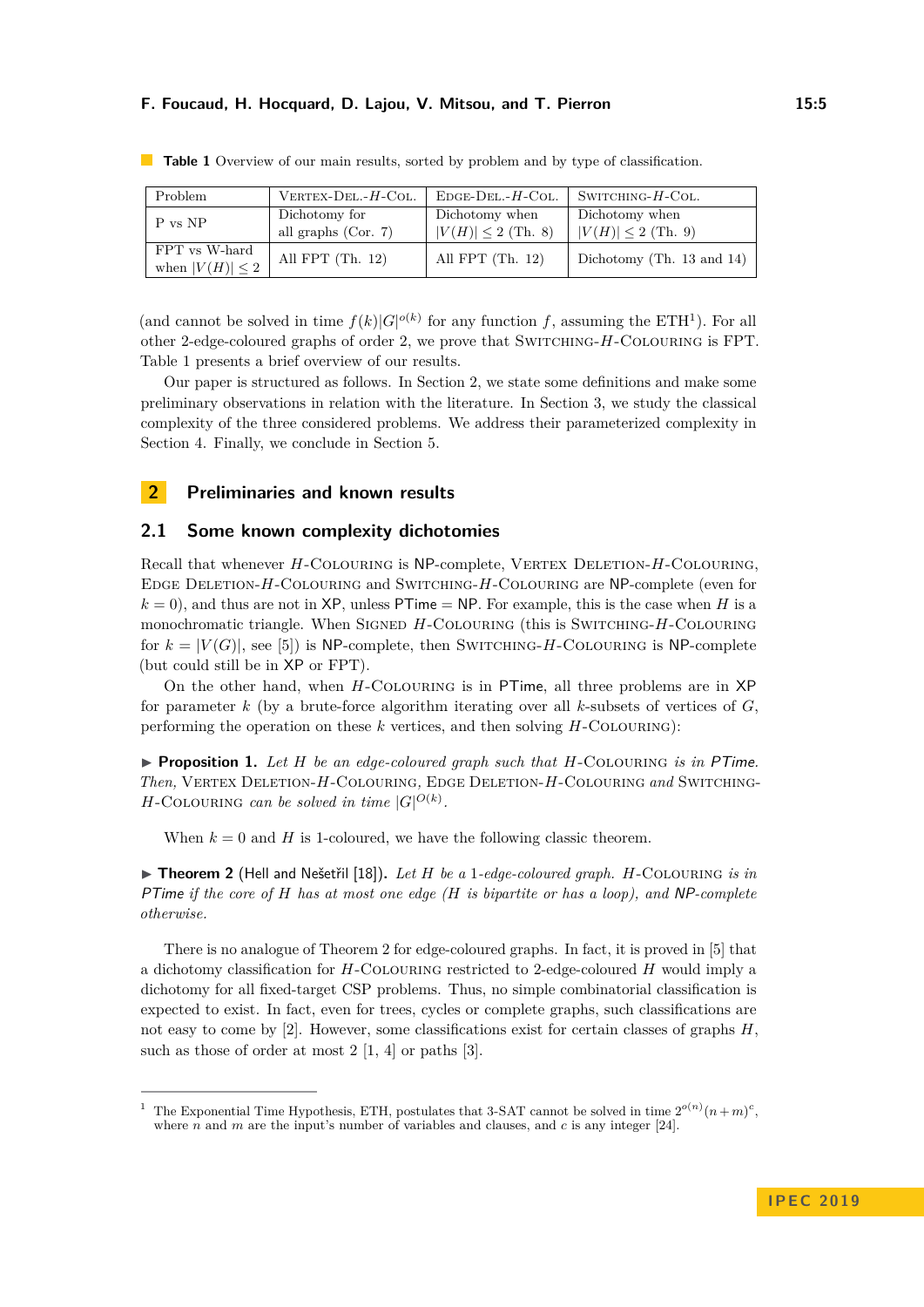### **15:6 Complexity of Edge-Coloured and Signed Graph Homomorphism**

For SWITCHING-H-COLOURING with  $k = |V(G)|$ , (that is, SIGNED H-COLOURING), we have the following (where the *switching core* of a 2-edge-coloured graph is a notion of core where an arbitrary number of switchings can be performed before the self-mapping):

<span id="page-5-1"></span> $\triangleright$  **Theorem 3** (Brewster et al. [\[5,](#page-14-6) [6\]](#page-14-9)). Let *H* be a signed graph. SIGNED *H*-COLOURING is *in* PTime *if the switching core of H has at most two edges, and* NP*-complete otherwise.*

Note that 2-edge-coloured graphs where the switching core has at most two edges either have one vertex (with zero loop, one loop or two loops of different colours), or two vertices (with either one edge or two parallel edges of different colours joining them) [\[5\]](#page-14-6). (If there are two vertices joined by one edge and a loop at one of the vertices, we can switch at the non-loop vertex if necessary to obtain one edge-colour, and then retract the whole graph to the loop-vertex, so this is not a core.)

## **2.2 Homomorphism dualities and FPT time**

For a *t*-edge-coloured graph *H*, we say that *H* has the *duality property* if there is a set  $\mathcal{F}(H)$ of *t*-edge-coloured graphs such that, for any *t*-edge-coloured graph  $G, G \stackrel{ec}{\longrightarrow} H$  if and only if no graph *F* of  $\mathcal{F}(H)$  satisfies  $F \stackrel{ec}{\longrightarrow} G$ . If  $\mathcal{F}(H)$  is finite, we say that *H* has the *finite duality property.* If checking whether any graph *F* in  $\mathcal{F}(H)$  satisfies  $F \xrightarrow{ec} G$  (for an input edge-coloured graph *G*) is in PTime, we say that *H* has the *polynomial duality property*. This is in particular the case when  $\mathcal{F}(H)$  is finite. For such  $H$ ,  $H$ -COLOURING is in PTime. This topic is explored in detail for edge-coloured graphs in [\[1\]](#page-14-2). By a simple bounded search tree argument, we get the following:

<span id="page-5-2"></span> $\triangleright$  **Proposition 4.** Let  $H$  be an edge-coloured graph with the finite duality property. Then, Vertex Deletion-*H*-Colouring*,* Edge Deletion-*H*-Colouring *and* Switching-*H*-Colouring *are FPT.*

**Proof.** First, we search for all appearances of homomorphic images of graphs in  $\mathcal{F}(H)$ (there are at most  $f(\mathcal{F}(H))$  such images for some exponential function f), which we call *obstructions*. This takes time at most  $f(\mathcal{F}(H))n^{m_v}$ , where  $m_v = \max\{|V(F)|, F \in \mathcal{F}(H)\}.$ Then, we need to get rid of each obstruction. For VERTEX DELETION-H-COLOURING (resp. EDGE DELETION-H-COLOURING), we need to delete at least one vertex (resp. edge) in each obstruction, thus we can branch on all  $m_v$  (resp.  $m_v^2$ ) possibilities. For SWITCHING-*H*-Colouring, we need to switch at least one of the vertices of the obstruction (but then update the list of obstructions, as we may have created a new one). In all cases, this gives a search tree of height *k* and degree bounded by a function of  $\mathcal{F}(H)$ , which is FPT.

## <span id="page-5-0"></span>**3 PTime/NP-complete complexity dichotomies**

In this section, we prove some results about the classical complexity of VERTEX DELETION-*H*-Colouring, Edge Deletion-*H*-Colouring and Switching-*H*-Colouring. We first adapt a general method from [\[23\]](#page-15-5) to show that VERTEX DELETION-H-COLOURING is either trivial, or NP-complete in Section [3.1.](#page-6-1)

For Edge Deletion-*H*-Colouring and Switching-*H*-Colouring, we cannot use this technique (in fact there exist nontrivial PTime cases). Thus, we turn our attention to edge-coloured graphs of order 2 (note that for every edge-coloured graph *H* of order at most 2, *H*-Colouring is in PTime [\[1,](#page-14-2) [4\]](#page-14-5)). Recall that Switching-*H*-Colouring is defined only on 2-edge-coloured graphs, so our focus is on this case (but for EDGE DELETION-*H*-Colouring our results hold for any number of colours). In Section [3.2,](#page-7-1) we prove a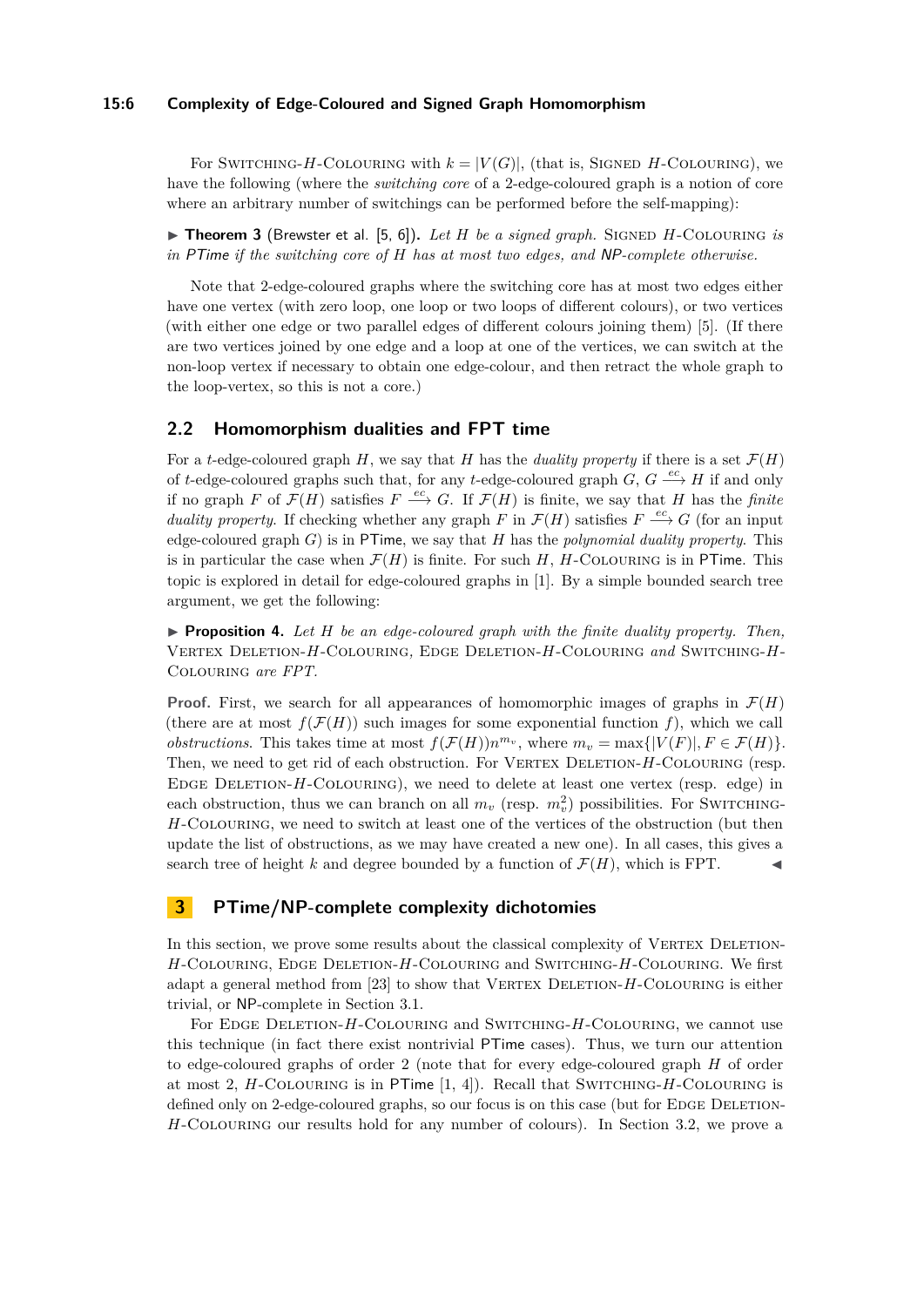dichotomy result for graphs of order at most 2 for the EDGE DELETION-H-COLOURING problem. The Switching-*H*-Colouring problem is treated in Section [3.3,](#page-8-1) where we also prove a dichotomy result.

The twelve 2-edge-coloured graphs of order at most 2 that are cores (up to symmetries of the colours) are depicted in Figure [1.](#page-6-2) The two colours are red (dashed edges) and blue (solid edges). We use the terminology of [\[1\]](#page-14-2): for  $\alpha \in \{-, r, b, rb\}$ , the 2-edge-coloured graph  $H^1_\alpha$  is the graph of order 1 with no loop, a red loop, a blue loop, and both kinds of loops, respectively. Similarly, for  $\alpha \in \{-, r, b, rb\}$  and  $\beta, \gamma \in \{-, r, b\}$ , the graph  $H^{2\alpha}_{\beta, \gamma}$  denotes the graph of order 2 with vertex set  $\{0, 1\}$ . The string  $\alpha$  indicates the presence of an edge between 0 and 1: no edge, a red edge, a blue edge and both edges for −, *r*, *b* and *rb*, respectively. Similarly,  $\beta$  and  $\gamma$  denote the presence of a loop at vertices 0 and 1, respectively (– for no loop, *r* for a red loop, *b* for a blue loop).

<span id="page-6-2"></span>

**Figure 1** The twelve 2-edge-coloured cores of order at most 2 considered in this paper.

## <span id="page-6-1"></span>**3.1 Dichotomy for Vertex Deletion-***H***-Colouring**

Graph modification problems for operations VD and ED have been studied extensively. For a graph property  $P$ , we denote by VERTEX DELETION- $P$  the graph modification problem for property  $P$  and operation VD. Lewis and Yannakakis [\[23\]](#page-15-5) defined a non-trivial property  $P$ on graphs as a property true for infinitely many graphs and false for infinitely many graphs. They showed the following general result:

<span id="page-6-3"></span>▶ Theorem 5 (Lewis and Yannakakis [\[23\]](#page-15-5)). *The VERTEX DELETION-P problem for nontrivial graph-properties* P *that are hereditary on induced subgraphs is* NP*-hard.*

By modifying the proof of Theorem [5,](#page-6-3) we can prove the two following results (the proof is omitted due to space restrictions and is included in the full version of the manuscript).

 $\triangleright$  **Theorem 6.** Let P be a nontrivial property of loopless edge-coloured graphs that is hereditary *for induced subgraphs and true for all independent sets. Then,* VERTEX DELETION- $\mathcal{P}$  *is* NP*-hard.*

For a *t*-edge-coloured graph, the only case where the property of mapping to *H* is trivial (in this case, always true) is when *H* has a vertex with all *t* kinds of loops attached (in which case the core of *H* is that vertex). Thus we obtain the following dichotomy.

<span id="page-6-0"></span>▶ Corollary 7. Let *H* be a *t*-edge-coloured graph. VERTEX DELETION-H-COLOURING is in PTime *if H contains a vertex having all t kinds of loops, and* NP*-complete otherwise.*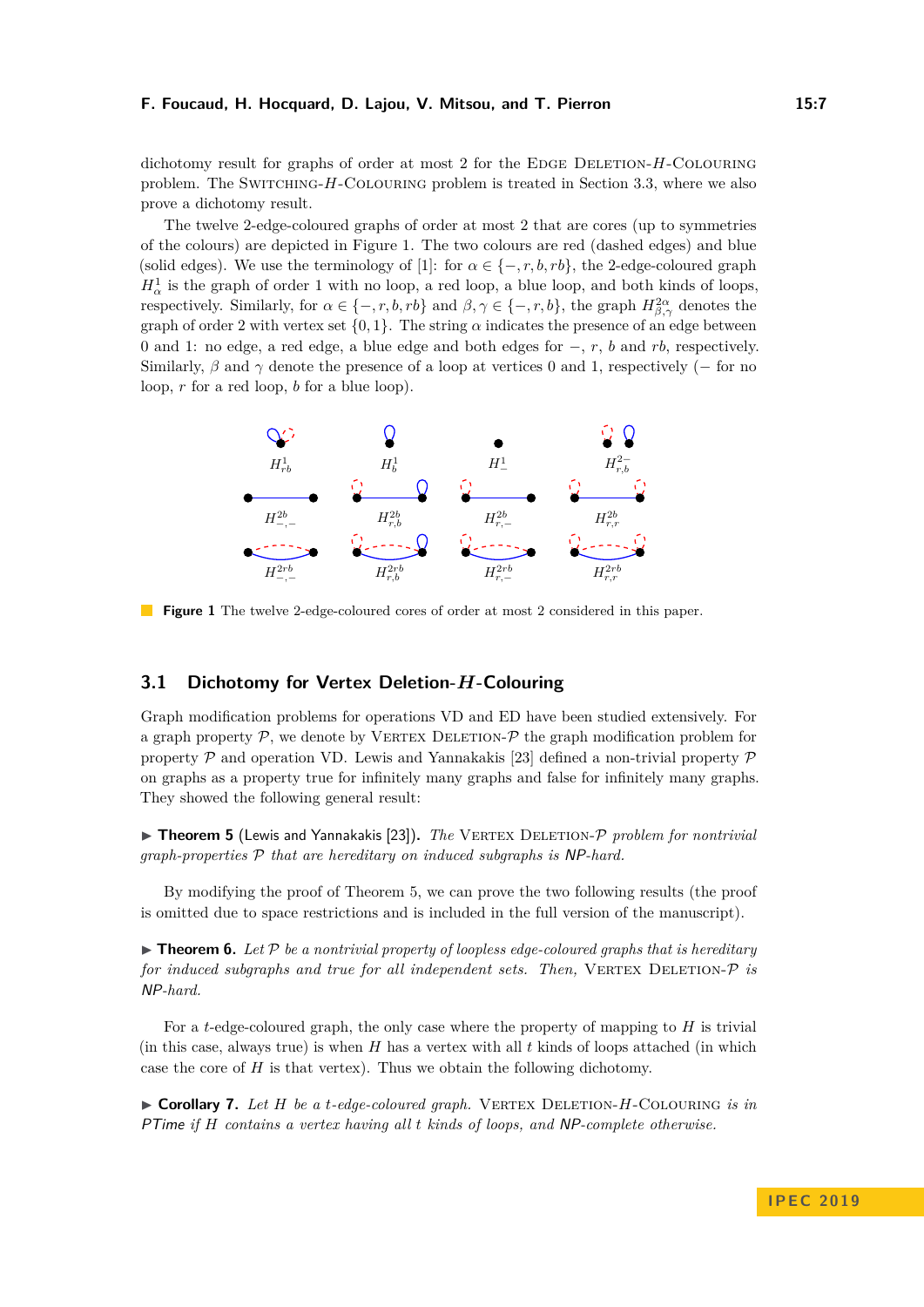#### **15:8 Complexity of Edge-Coloured and Signed Graph Homomorphism**

## <span id="page-7-1"></span>**3.2 Dichotomy for Edge Deletion-***H***-Colouring when** *H* **has order 2**

No analogue of Theorem [5](#page-6-3) for operation ED exists nor is expected to exist [\[28\]](#page-15-6). We thus restrict our attention to the case of edge-coloured graphs *H* of order at most 2. For this case we classify the complexity of EDGE DELETION-H-COLOURING. Since multiple edges of the same colour are irrelevant, if *H* has order 2, for each edge-colour there are three possible edges.

<span id="page-7-0"></span> $\triangleright$  **Theorem 8.** Let H be an edge-coloured core of order at most 2. If each colour of H *contains only loops or contains all three possible edges, then* EDGE DELETION-H-COLOURING *is in* PTime*; otherwise it is* NP*-complete.*

**Proof.** The NP-completeness proofs are by reductions from VERTEX COVER, based on vertex- and edge-gadgets constructed using obstructions to the corresponding homomorphisms from [\[1\]](#page-14-2). They are available in the full version of the manuscript. We now present the PTime part.

First note that if colour *i* has all three possible edges in *H*, we can simply ignore this colour by removing it from *H* and *G* without decreasing the parameter, as it does not provide any constraint on the homomorphisms.

We can therefore suppose that *H* contains only loops. If two colours induce the same subgraph of *H*, then we can identify these two colours in both *G* and *H* as they give the same constraints.

If *G* has colours that *H* does not have, then remove each edge with this colour and decrease the parameter for each removed edge. If it goes below zero then we reject.

We can now assume that *H* has only loops and *G* has the same colours as *H*. We are left with only a few cases, as *H* is a core (there is no vertex whose set of loops is included in the set of loops of the other).

- *H* has a single loop. Then,  $G \stackrel{ec}{\longrightarrow} H$  as *G* has the same colours as *H*.
- *H* contains two non-incident loops with different colours and two non-incident loops of a  $\equiv$ third colour. Up to symmetry, suppose that *H* has one blue loop and one green loop on the first vertex and has one red loop and one green loop on the second vertex. We will reduce to the problem where we have removed the green loops. We construct  $G'$  from *G* by replacing each green edge by a blue edge and a red edge. We claim that EDGE DELETION- $H$ -COLOURING with parameter  $k$  and input  $G$  is true if and only if EDGE DELETION- $H_{r,b}^{2-}$ -COLOURING with parameter *k* plus the number of green edges of *G* on input  $G'$  is true. (See full version of the article for details.) Using this method we can reduce the problem to EDGE DELETION- $H_{r,b}^{2-}$ -COLOURING, which is our last case.
- *H* contains two non-incident loops with different colours; then  $H = H_{r,b}^{2-}$ . Indeed if there were any other kind of loop, then we would be in the previous case or we could identify two colours. Note that a 2-edge-coloured graph maps to  $H_{r,b}^{2-}$  if and only if it has no red edge incident to a blue edge. Thus, solving EDGE DELETION- $H_{r,b}^{2-}$ -COLOURING amounts to splitting *G* into disconnecting red and blue connected components. This can be done by constructing the following bipartite graph: put a vertex for each edge of *G*; two are adjacent if the corresponding edges in *G* are adjacent and of different colours. Solving EDGE DELETION- $H_{r,b}^{2-}$ -COLOURING is the same as solving VERTEX COVER on this bipartite graph, which is PTime.

There is no other case as otherwise the set of loops of one vertex would be included in the set of loops of the other.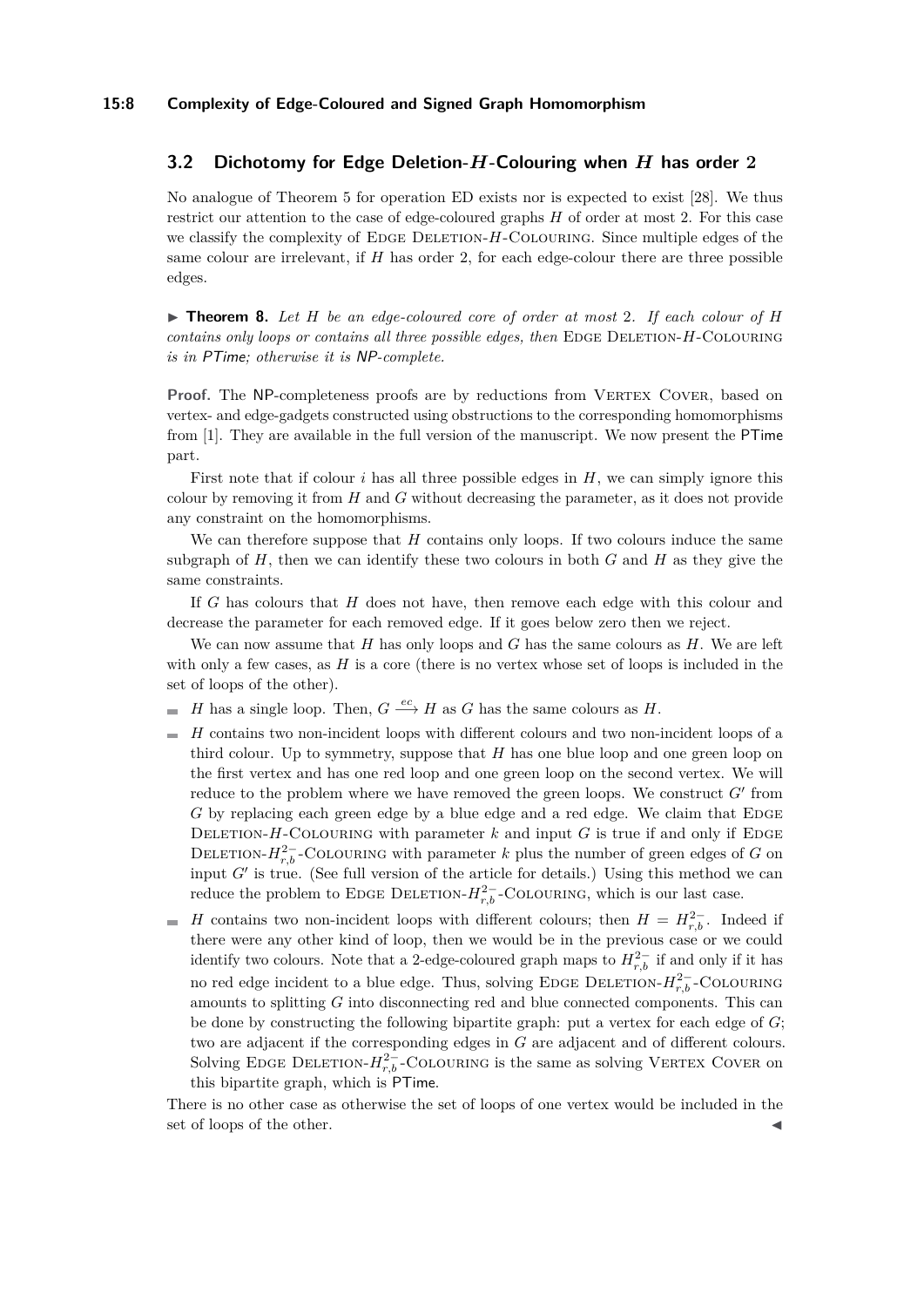## <span id="page-8-1"></span>**3.3 Dichotomy for Switching-***H***-Colouring when** *H* **has order 2**

<span id="page-8-0"></span>▶ **Theorem 9.** Let *H* be a 2-edge-coloured graph from Figure [1.](#page-6-2) If *H* is one of  $H_{r,b}^{2b}$ ,  $H_{r,-}^{2b}$ ,  $H_{r,b}^{2rb}$ ,  $H_{r,-}^{2rb}$  *or*  $H_{r,r}^{2rb}$ , then SWITCHING-H-COLOURING *is* NP-complete. Otherwise, it is in PTime*.*

**Proof.** We begin with the PTime cases.

- Every 2-edge-coloured graph maps to  $H_{rb}^1$ , thus SWITCHING- $H_{rb}^1$ -COLOURING is trivially in PTime.
- No graph with an edge can be mapped to  $H^1$ <sub>-</sub> (regardless of switchings).  $\blacksquare$
- For  $H_b^1$ , we need to test if the graph can be switched to an all-blue graph in less than *k* switchings. There are only two sets of switchings that achieve this signature (one is the complement of the other). It is in PTime to test if the graph can be switched to an all-blue graph (see [\[5,](#page-14-6) Proposition 2.1]). Doing that also gives us one of the two switching sets; we then need to check if its size is at most *k* or at least  $|V(G)| - k$ . So,  $\text{SWITCHING-}H^1_b\text{-}\text{ColoURING}$  is in PTime.
- For  $H_{r,b}^{2-}$ , we just apply the algorithm for  $H_b^1$  and  $H_r^1$  to each connected component, one of the two must accept for each of them.
- For  $H^{2br}_{-,-}$ , a graph *G* is a YES-instance if and only if *G* (without considering edge-colours) ÷ is bipartite, which is PTime testable.
- For  $H_{-,-}^{2b}$  a graph *G* is a YES-instance if and only if it is bipartite and maps to  $H_b^1$ . We  $\blacksquare$ just need to check the two properties, which are both PTime.
- For  $H^{2b}_{r,r}$ , a graph *G* maps to  $H^{2b}_{r,r}$  if and only if it has no cycles with an odd number of blue edges [\[1\]](#page-14-2). This property is preserved under the switching operation. Thus, switching the graph does not impact the nature of the instance. It is thus in PTime (we can test with  $k = 0$ ) since  $H_{r,r}^{2b}$ -COLOURING is in PTime [\[1,](#page-14-2) [4\]](#page-14-5).

We now consider the NP-complete cases. For every *H*, SWITCHING-*H*-COLOURING clearly lies in NP. NP-hardness follows from the above-stated Theorem [3](#page-5-1) (proved in [\[5,](#page-14-6) [6\]](#page-14-9)) in all but one case: indeed, the switching cores of  $H_{r,b}^{2b}$ ,  $H_{r,b}^{2rb}$ ,  $H_{r,-}^{2rb}$  and  $H_{r,r}^{2rb}$  have at least three edges, and thus when  $H$  is one of these, SWITCHING- $H$ -COLOURING is NP-complete (even with  $k = |V(G)|$ .

<span id="page-8-2"></span>The last case is  $H_{r,-}^{2b}$ . We give a reduction from VERTEX COVER to SWITCHING- $H_{r,-}^{2b}$ COLOURING. Given instance *G* of VERTEX COVER, we construct an all-red copy  $G'$  of  $G$ , and we attach to each vertex  $v$  of  $G$  a blue edge  $vv'$ , with a red loop on  $v'$  (see Figure [2\)](#page-8-2).



**Figure 2** Reduction from VERTEX COVER to SWITCHING- $H_{r,-}^{2b}$ -COLOURING.

Denote by x the vertex of  $H_{r,-}^{2b}$  with a loop, and by y the other one. Assume that G has a vertex cover *C* of size at most  $k$ . Denote by  $G''$  the graph obtained from  $G'$  by switching at the vertices of *C*. We map every vertex  $v'$  to *x*, every vertex of *C* to *x* and the remaining ones to *y*. Since *C* is a vertex cover, each red edge of  $G''$  is either a loop on some vertex  $v'$ , and edge *vv*<sup>'</sup> with  $v \in C$  or an edge *uv* with  $u, v \in C$ . In each case, both endpoints are mapped on *x*. The blue edges of *G*<sup>0</sup> are then either *vv*<sup>*'*</sup> with  $v \notin C$  or *uv* with  $u \in C$  and  $v \notin C$ . In both cases, the two endpoints are mapped to different vertices of  $H_{r,-}^{2b}$ ; thus,  $G'' \stackrel{ec}{\longrightarrow} H_{r,-}^{2b}$ .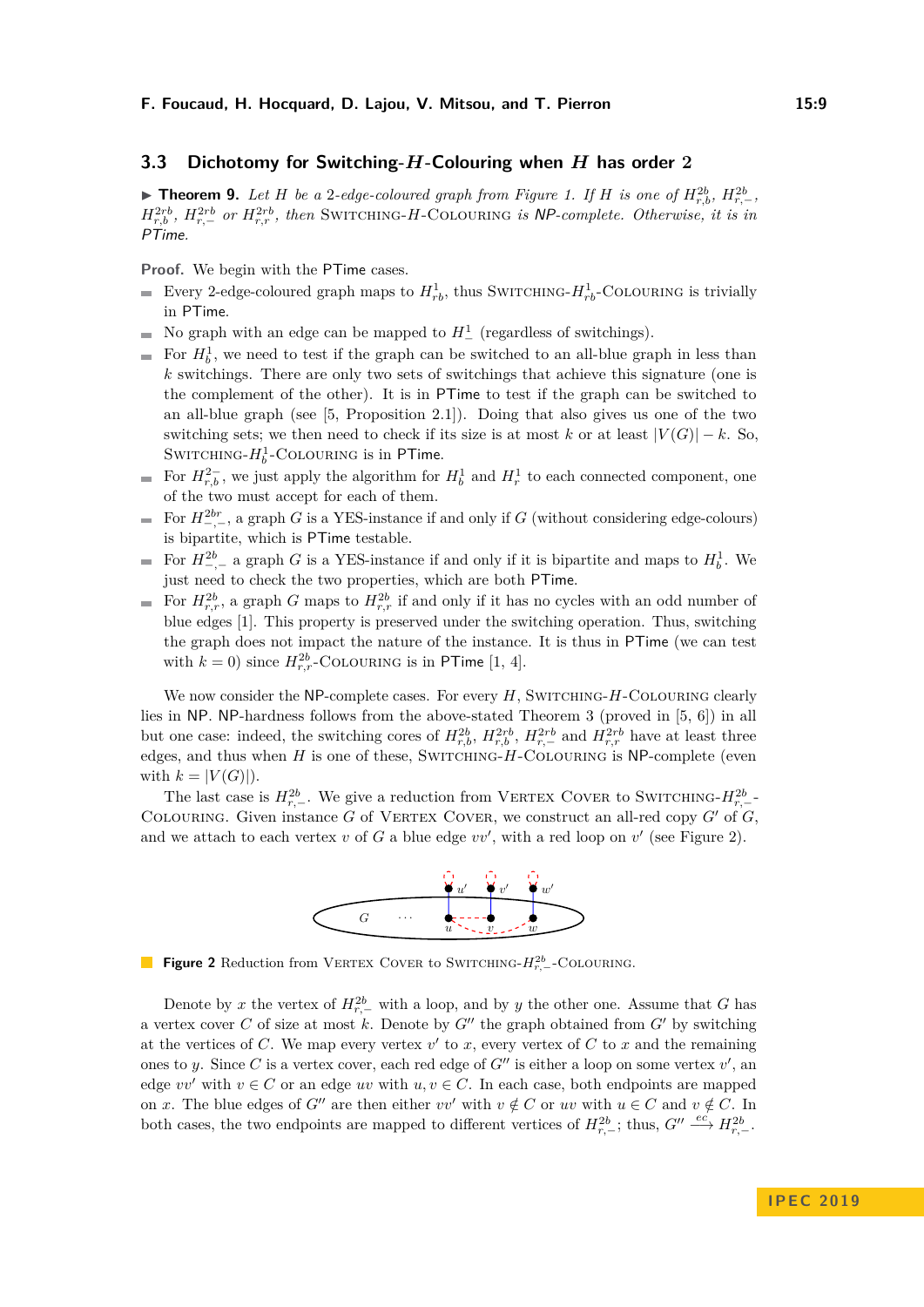## **15:10 Complexity of Edge-Coloured and Signed Graph Homomorphism**

Conversely, assume that we can switch  $G'$  at vertices from a set  $S$  such that the resulting graph *G*<sup> $''$ </sup> maps to  $H_{r,-}^{2b}$ . Let *C* be the set of vertices *v* of *G* such that *v* or *v*<sup> $'$ </sup> lies in *S*. Note that *C* has size at most  $|S|$ . We claim that *C* is a vertex cover of *G*. Assume that there is an edge *uv* in *G* with  $u, v \notin C$ . By construction,  $u, u', v, v' \notin S$ , so  $uu', vv'$  are blue in *G*<sup>*n*</sup>, and *uv* is red. Thus, *u*, *v* have to be mapped to *x*, and  $u'$ ,  $v'$  to *y*, a contradiction since  $u'$ has a incident red loop in  $G''$ . Therefore  $C$  is a vertex cover of  $G$ .

## <span id="page-9-1"></span>**4 Parameterized complexity results**

## **4.1 Vertex Deletion-***H***-Colouring and Edge Deletion-***H***-Colouring**

For many edge-coloured graphs *H* of order at most 2, we can show that VERTEX DELETION-*H*-Colouring and Edge Deletion-*H*-Colouring are FPT by giving ad-hoc reductions to VERTEX COVER, ODD CYCLE TRANSVERSAL or a combination of both. However, a more powerful method is to generalise a technique from [\[4\]](#page-14-5) used to prove that *H*-Colouring is in PTime by reduction to  $2$ -SAT (see also [\[2\]](#page-14-3)):

<span id="page-9-2"></span>▶ **Theorem 10** (Brewster et al. [\[4\]](#page-14-5)). Let *H* be an edge-coloured graph of order at most 2. *Then, for each instance G of H*-Colouring*, there exists a* PTime *computable* 2-Sat *formula*  $F(G)$  *that is satisfiable if and only if*  $G \xrightarrow{ec} H$ *. Thus, H*-COLOURING *is in* PTime.

The formula  $F(G)$  from Theorem [10](#page-9-2) contains a variable  $x<sub>v</sub>$  for each vertex  $v$  of  $G$ , and for each edge *uv*, a set of clauses that depends on *H*. The idea is to see the two vertices of *H* as "true" and "false", and for each edge *uv* of a certain colour, to express the possible assignments of  $x_u$  and  $x_v$  based on the edges of that colour that are present in *H*.

We will show how to generalise this idea to VERTEX DELETION-H-COLOURING and EDGE DELETION-*H*-COLOURING. We will need the following parameterized variant of 2-SAT:

Variable Deletion Almost 2-Sat **Parameter:** *k*.

**Input:** A 2-CNF Boolean formula *F*, an integer *k*.

**Question:** Is there a set of *k* variables that can be deleted from *F* (together with the clauses containing them) so that the resulting formula is satisfiable?

Variable Deletion Almost 2-Sat and another similar variant, Clause Deletion Almost 2-Sat (where instead of *k* variables, *k* clauses may be deleted), are known to be FPT (see [\[11,](#page-14-11) Chapter 3.4]). We need to introduce a more general variant, that we call GROUP DELETION ALMOST 2-SAT, defined as follows.

Group Deletion Almost 2-Sat **Parameter:** *k*.

**Input:** A 2-CNF Boolean formula *F*, an integer *k*, and a partition of the clauses of *F* into groups such that each group has a variable which is present in all of its clauses. **Question:** Is there a set of *k* groups of clauses that can be deleted from *F* so that the resulting formula is satisfiable?

By a generalisation of [\[11,](#page-14-11) Exercise 3.21] for Clause Deletion Almost 2-Sat, we obtain the following complexity result for Group Deletion Almost 2-Sat. Its proof is included in the full version of the paper.

<span id="page-9-3"></span>**Proposition 11.** GROUP DELETION ALMOST 2-SAT *is FPT*.

We are now able to prove the following theorem.

<span id="page-9-0"></span>▶ **Theorem 12.** *For every edge-coloured graph H of order at most* 2, VERTEX DELETION-*H*-Colouring *and* Edge Deletion-*H*-Colouring *are FPT.*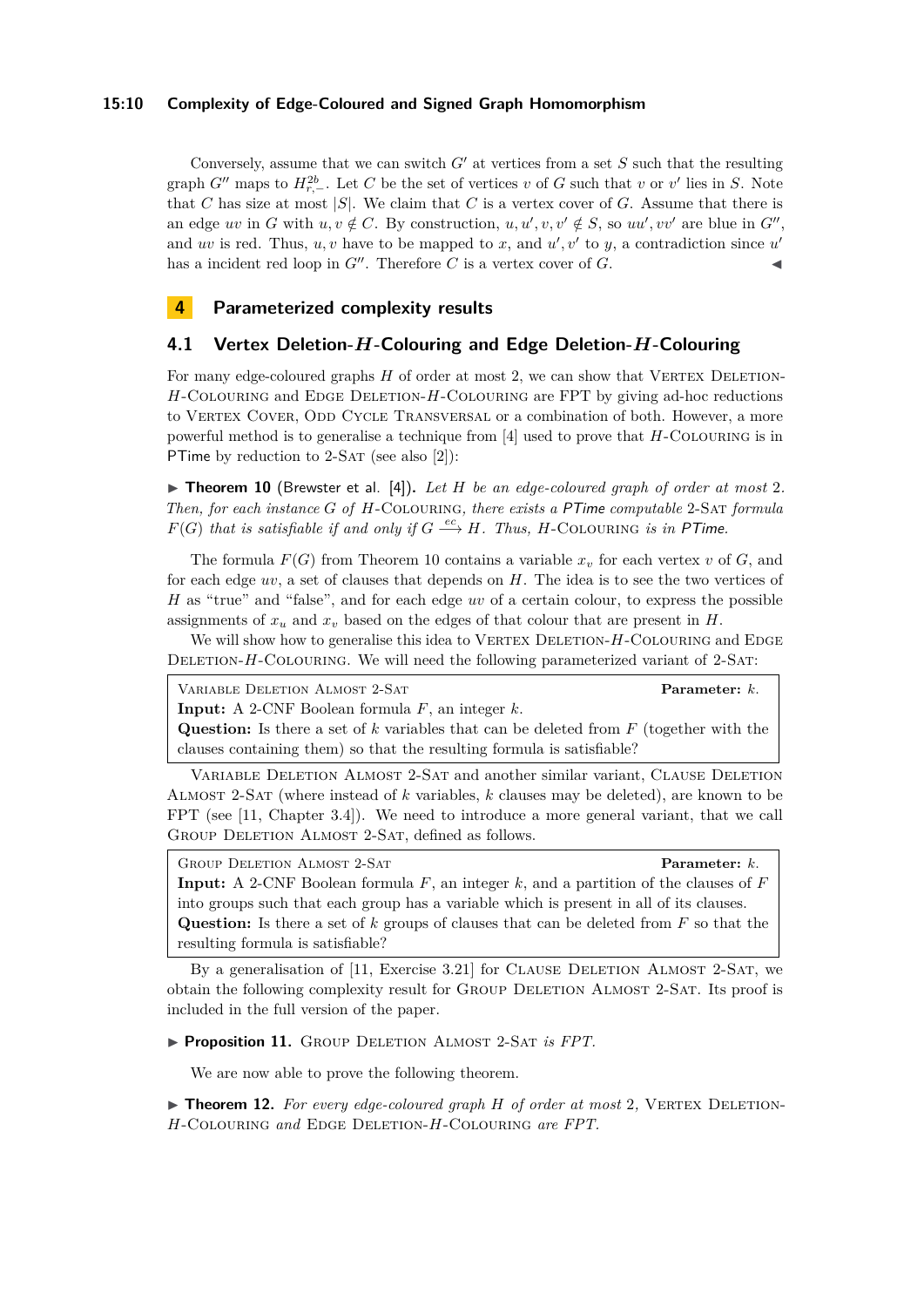**Proof.** For an instance  $G, k$  of VERTEX DELETION- $H$ -COLOURING or EDGE DELETION- $H$ -COLOURING, we consider the formula  $F(G)$  from Theorem [10](#page-9-2) (see [\[4\]](#page-14-5)). In  $F(G)$ , to each vertex of *G* corresponds a variable  $x_v$ . Deleting *v* from *G* when mapping *G* to *H* has the same effect as deleting  $x_v$  when satisfying  $F(G)$ . Thus, this is an FPT reduction from VERTEX Deletion-*H*-Colouring to Variable Deletion Almost 2-Sat.

Moreover, each edge *uv* of *G* corresponds to one or two clauses of  $F(G)$ . This naturally defines the groups of GROUP DELETION ALMOST 2-SAT by grouping the clauses corresponding to the same edge. Removing an edge is equivalent to remove its corresponding group. To finish, we have to make sure that we can have one variable common to all the clauses of each group. This is the case in the reduction in [\[4\]](#page-14-5) for every case except when  $E_i(H)$  (the set of edges of colour  $i$  in  $H$ ) is just a loop. Assume without loss of generality that the loop is on vertex 1 (the other loop can be treated the same way). Suppose  $uv$  has colour  $i$  in  $G$ ; then *uv* must be mapped to the loop on vertex 1. The original reduction added the clauses  $(x<sub>u</sub>)(x<sub>v</sub>)$ ; we modify this part and add instead the clauses  $(c + x<sub>u</sub>)(c + x<sub>v</sub>)(\bar{c})$  where *c* is a new variable. This is now a valid and equivalent instance of Group Deletion Almost 2-SAT, which is FPT by Proposition [11.](#page-9-3)

## **4.2 Switching-***H***-Colouring: FPT cases**

We now consider the parameterized complexity of SWITCHING-H-COLOURING. By Theorem [9,](#page-8-0) there are five 2-edge-coloured graphs *H* of order at most 2 with SWITCHING-H-COLOURING NP-complete. We first show that two of them are FPT:

<span id="page-10-0"></span>■ **Theorem 13.** SWITCHING- $H_{r,b}^{2b}$ -COLOURING *and* SWITCHING- $H_{r,-}^{2b}$ -COLOURING *are FPT*.

**Proof.** The graph  $H_{r,b}^{2b}$  has the finite duality property by [\[1\]](#page-14-2), which implies FPT time for SWITCHING- $H_{r,b}^{2b}$ -COLOURING by a simple bounded search tree algorithm (Proposition [4\)](#page-5-2).

For the graph  $H_{r,-}^{2b}$ , the duality set  $\mathcal{F}(H)$  discovered in [\[1\]](#page-14-2) is composed of paths of the form  $RB^{2p-1}R$  (where R is a red edge, B a blue edge and  $p \ge 1$  is an integer) and of cycles with an odd number of blue edges. As seen before, if the graph *G* has such a cycle then switching will not remove it, thus we can reject.

If the graph has a  $RB^{2p-1}R$  path and is a positive instance, then we claim that we need to switch one of the four vertices of the red edges. Indeed, if we switch only at the vertices inside the blue path (those not incident with one of the red edges) then the parity of the number of blue edges will not change and we will still have some maximal odd blue subpath, the two edges next to the extremities being red. Thus we would still have a *RB*2*q*−1*R* path.

Thus, since we need to switch at one of these four vertices, we branch on this configuration using the classic bounded search tree technique. This is an FPT algorithm.

## **4.3 Switching-***H***-Colouring: W[1]-hard cases**

The remaining cases,  $H_{r,b}^{2rb}$ ,  $H_{r,-}^{2rb}$  and  $H_{r,r}^{2rb}$ , yield W[1]-hard SWITCHING-*H*-COLOURING problems, even for input graphs of large girth (recall that the *girth* of a graph is the smallest length of one of its cycles, and by the girth of an edge-coloured graph we mean the girth of its underlying uncoloured graph):

<span id="page-10-1"></span>**► Theorem 14.** Let  $x \in \{r, b, -\}$ *. Then for any integer*  $q \geq 3$ *, the problem* SWITCHING- $H_{r,x}^{2br}$ -COLOURING *is* W[1]-hard, even for graphs *G*<sup>0</sup> with girth at least q. Under the same *conditions,* SWITCHING- $H_{r,x}^{2br}$ -COLOURING *cannot be solved in time*  $f(k)|G|^{o(k)}$  for any *function f, assuming the ETH.*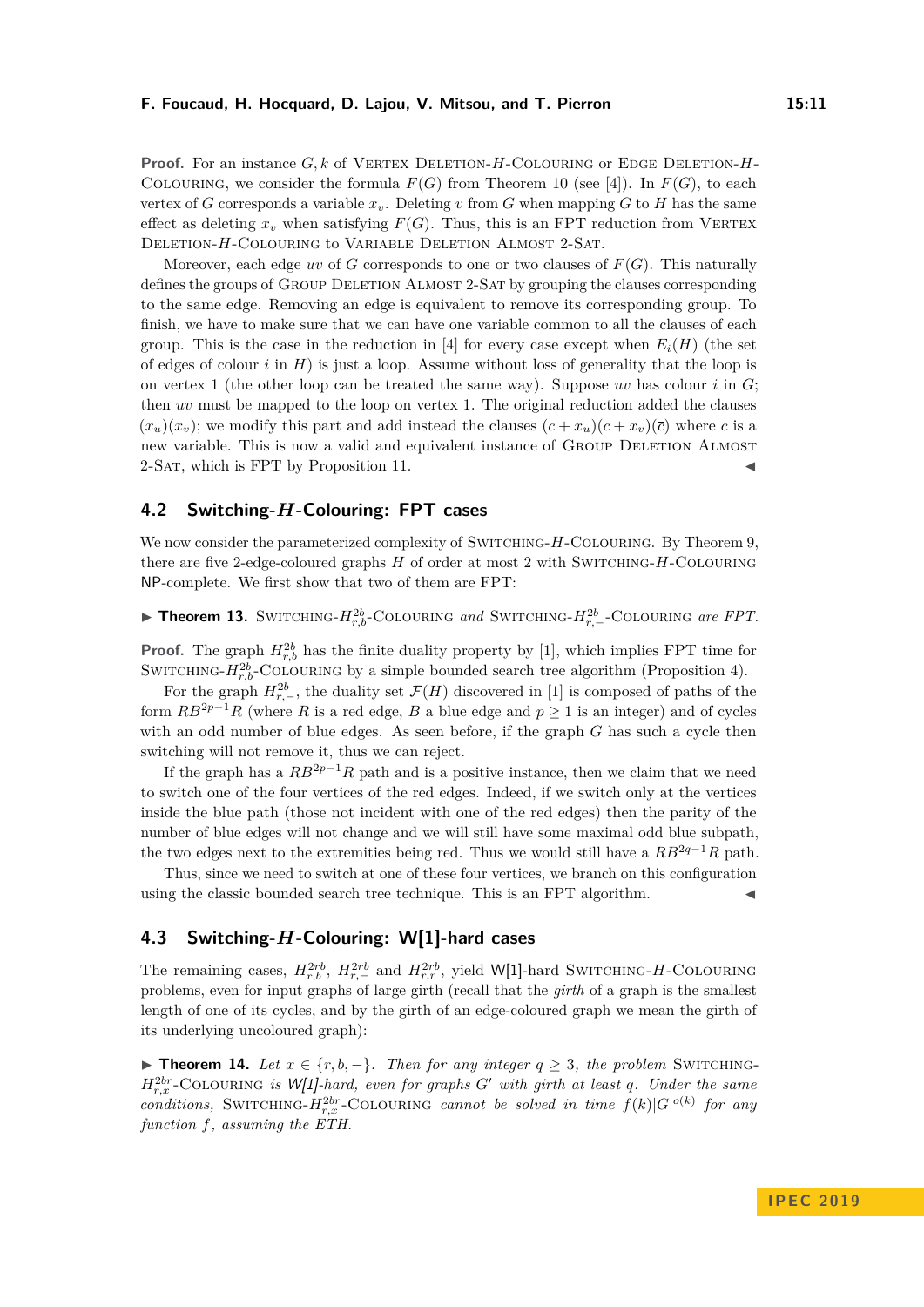#### **15:12 Complexity of Edge-Coloured and Signed Graph Homomorphism**

We will prove Theorem [14](#page-10-1) by three reductions from MULTICOLOURED INDEPENDENT SET, which is  $W[1]$ -complete [\[15\]](#page-14-15):

Multicoloured Independent Set **Parameter:** *k*. **Input:** A graph *G*, an integer *k* and a partition of  $V(G)$  into *k* sets  $V_1, \ldots, V_k$ . **Question:** Is there a set *S* of exactly *k* vertices of *G*, such that each  $V_i$  contains exactly one element of *S*, that forms an independent set of *G*?

Our three reductions (one for each possible choice of  $x$ ) follow the same pattern. In Section [4.3.1,](#page-11-0) we describe this idea, together with the required properties of the gadgets. In Sections [4.3.2,](#page-12-0) [4.3.3](#page-13-1) and [4.3.4,](#page-13-2) we show how to construct the gadgets. Since the reduction preserves the parameter and is actually polynomial, the ETH-based lower bound follows.

## <span id="page-11-0"></span>**4.3.1 Generic reduction**

Let  $(G, k)$  be an instance of MULTICOLOURED INDEPENDENT SET, and denote by  $V_1, \ldots, V_k$ the partition of *G*. We begin by replacing each  $V_i$  by a *partition gadget*  $G_i$ . This gadget must have  $|V_i|$  special vertices, in order to associate a vertex of  $G_i$  to each vertex of  $V_i$ . Moreover,  $G_i$  must satisfy the following:

- (*P* **1**) We do not have  $G_i \xrightarrow{ec} H_{r,x}^{2rb}$ .
- (*P* **2**) If we switch  $G_i$  at exactly one vertex *v*, then the obtained graph maps to  $H_{r,x}^{2rb}$  (without switching) if and only if  $v$  is one of the special vertices of  $G_i$ .
- ( $P3$ )  $G_i$  has girth at least q.

Let  $uv$  be an edge of  $G$ . Recall that  $u$  and  $v$  can be seen as vertices of  $G'$ . We then add an *edge gadget*  $G_{uv}$  between *u* and *v*. This gadget must satisfy the following:

- $(E1)$  Let *H* be the graph obtained from  $G_{uv}$  by switching at a subset *S* of  $\{u, v\}$ . Then,  $H \stackrel{ec}{\longrightarrow} H^{2rb}_{r,x}$  if  $S \neq \{u, v\}.$
- (*E***2**) Assume that  $u \in V_i$  and  $v \in V_j$  and let *H* be the graph obtained from  $G_{uv} \cup G_i \cup G_j$ by switching *u* and *v*. Then, we do *not* have  $H \xrightarrow{ec} H^{2rb}_{r,x}$ .
- ( $E3$ )  $G_e$  has girth at least q.
- ( $E4$ ) In  $G_e$ , *u* and *v* are at distance at least *q*.

Let  $G'$  be the graph obtained from  $G$  by replacing each  $V_i$  by a partition gadget  $G_i$ , and each edge *uv* by an edge gadget  $G_{uv}$  such that for every  $u \in V_i$  and *v* such that *uv* is an edge, we identify the special vertex *u* in  $G_i$  with the special vertex *u* in  $G_{uv}$ . (Note in particular that every vertex of  $G$  is present in  $G'$ .)

We say that a set  $S$  of vertices of  $G$  is *valid* if, when seen in  $G'$ , it contains at most one special vertex in each edge gadget. We need a last condition about  $G'$ :

(*SP*) If, after switching a valid set in *G'*, the obtained graph does not map to  $H_{r,x}^{2rb}$ , then this is because a partition gadget or an edge gadget does not map to  $H_{r,x}^{2rb}$  (that is, each minimal obstruction is entirely contained in an edge gadget or a partition gadget).

With this Property  $(SP)$ , we can prove that  $(G, k) \mapsto (G', k)$  is a valid reduction.

**Proposition 15.**  $(G', k)$  *is a positive instance of* SWITCHING- $H^{2rb}_{r,x}$ -COLOURING *if and only if*  $(G, k)$  *is a positive instance of* MULTICOLOURED INDEPENDENT SET.

**Proof.** Assume we can switch at most  $k$  vertices of  $G'$  such that the obtained graph maps to  $H_{r,x}^{2rb}$ . Let *S* be the set of those vertices. We claim that *S* is a valid set of *G*<sup> $\prime$ </sup>. First note that, due to  $(P1)$ , *S* must contain at least one vertex in each  $V_i$ . This enforces  $|S| = k$ , thus *S* contains exactly one vertex  $v_i$  in each  $V_i$ . By  $(P2)$ , each of these  $v_i$  has to be one of the special vertices of *G<sup>i</sup>* . This means that *S* contains only vertices that are present in *G*.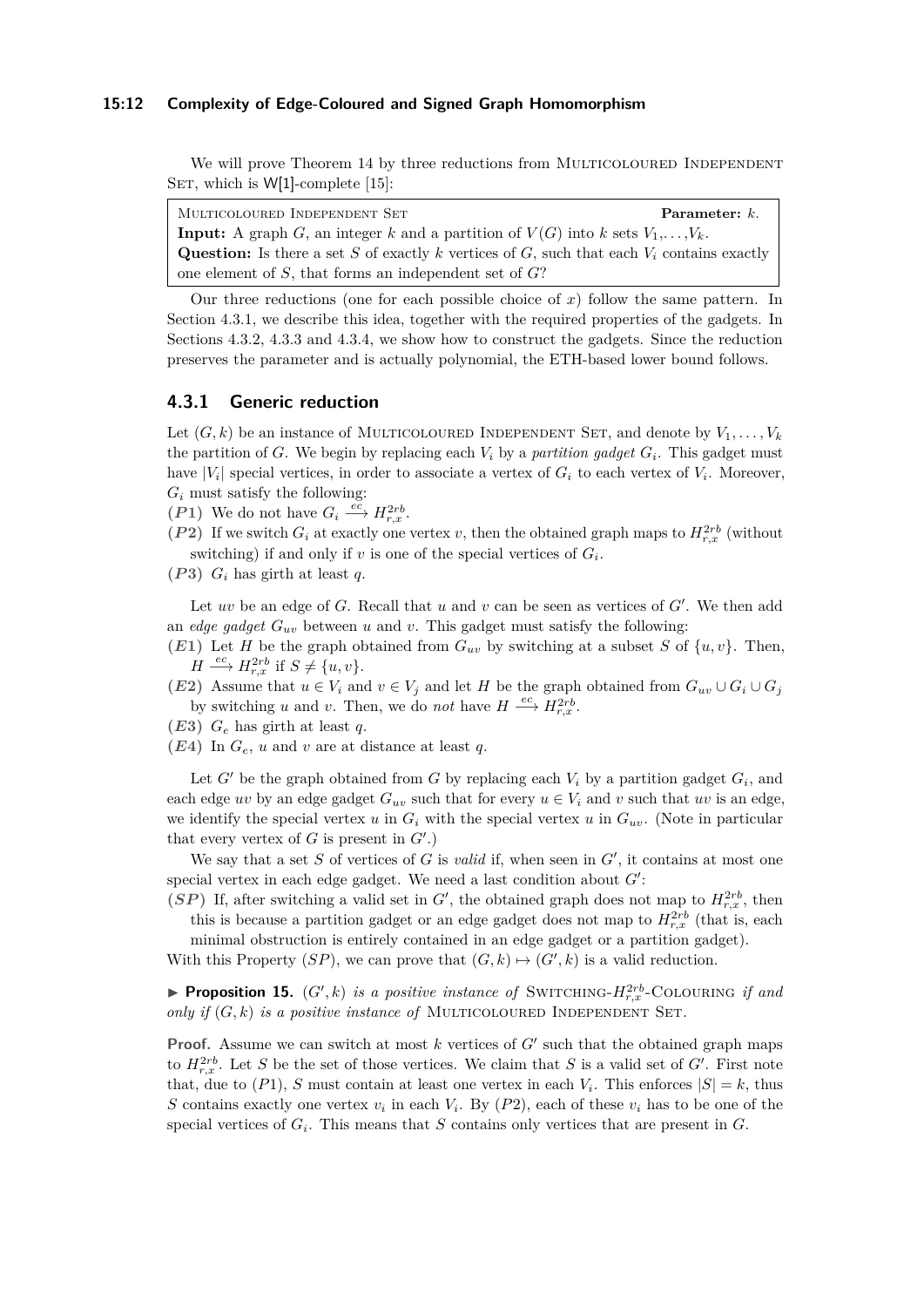We claim that *S* induces an independent set in *G*. Assume by contradiction that there is an edge *uv* in *G* with  $u, v \in S$ . Then, by construction, there is an edge gadget whose special vertices are *u* and *v*, such that the edge gadget and the two partition gadgets associated with *u* and *v* map to  $H^{2rb}_{r,x}$  when we switch only at *u* and *v*, contradicting (*E*2). (Note that *S* does not contain any other vertex of the edge gadget nor any other vertex of the partition gadgets.) Therefore, *G* has an independent set of size *k* containing exactly one vertex in each set  $V_i$ .

Conversely, assume that *G* has an independent set *S* intersecting each  $V_i$  at one vertex. Then, we denote by  $H$  the graph obtained by switching all vertices of  $S$  in  $G'$ . By construction, this is a valid set, hence by  $(SP)$  every obstruction for mapping to  $H^{2rb}_{r,x}$  in *H* is actually contained in some gadget. However, it cannot be contained in a partition gadget due to (*P*2), nor in an edge gadget due to  $(E1)$ . Therefore, we have  $H \xrightarrow{ec} H_{r,x}^{2rb}$ .

Observe moreover that, due to  $(P3)$ ,  $(E3)$  and  $(E4)$ ,  $G'$  has girth at least  $q$ . Thus to prove Theorem [14](#page-10-1) it suffices to construct the gadgets.

## <span id="page-12-0"></span>**4.3.2** Gadgets for  $H_{r,r}^{2rb}$

<span id="page-12-1"></span>

**Figure 3** Partition and edge gadgets in the  $H_{r,r}^{2rb}$ -reduction when  $q=3$ .

We now describe the gadgets for SWITCHING- $H_{r,r}^{2rb}$ -COLOURING. Note that for every graph *G*, we have  $G \stackrel{ec}{\longrightarrow} H^{2rb}_{r,r}$  if and only if it does not contain an all-blue odd cycle.

The partition gadget  $G_i$  is an all-blue cycle of length 2*q* if *q* and  $|V_i|$  have the same parity (resp.  $2q + 2$  if they do not have the same parity) with a chord of order  $|V_i|$  between two antipodal vertices. The special vertices are those on the chord (see Figure [3a\)](#page-12-1).

Property  $(P3)$  directly follows from the construction. Moreover, since  $G_i$  contains an all-blue odd cycle, we have  $(P1)$ . If we switch  $G_i$  at exactly one vertex, then either this vertex is a special vertex and the obtained graph does not have any all-blue odd cycle (and thus maps to  $H^{2rb}_{r,r}$ , or it is not a special vertex and there is still an all-blue odd cycle. Therefore, property (*P*2) also holds.

We now consider the edge gadget. It is formed by an all-blue odd cycle of length  $2q + 1$ where two vertices  $u, v$  at distance  $q$  have been switched (see Figure [3b\)](#page-12-1). These vertices are the special vertices of the gadget. By construction, properties (*E*3) and (*E*4) hold. Moreover, consider a set  $S \subset \{u, v\}$ . The only way for switching the vertices of *S* to yield a graph containing an all-blue odd cycle is to switch both *u* and *v*. This proves (*E*1). If we switch at both special vertices then we do not have  $G_{uv} \stackrel{ec}{\longrightarrow} H_{r,r}^{2rb}$ , which implies  $(E2)$ .

It remains to prove Property (*SP*). Let *S* be a valid set, and let *H* be the graph obtained from *G*<sup>0</sup> when switching all vertices of *S*. Assume that *H* contains an all-blue odd cycle. Since *S* is valid set, at most one vertex has been switched in each edge gadget. Therefore, no all-blue odd cycle of *H* can contain an edge from an edge gadget. It is thus contained in some partition gadget, ensuring that (*SP*) holds.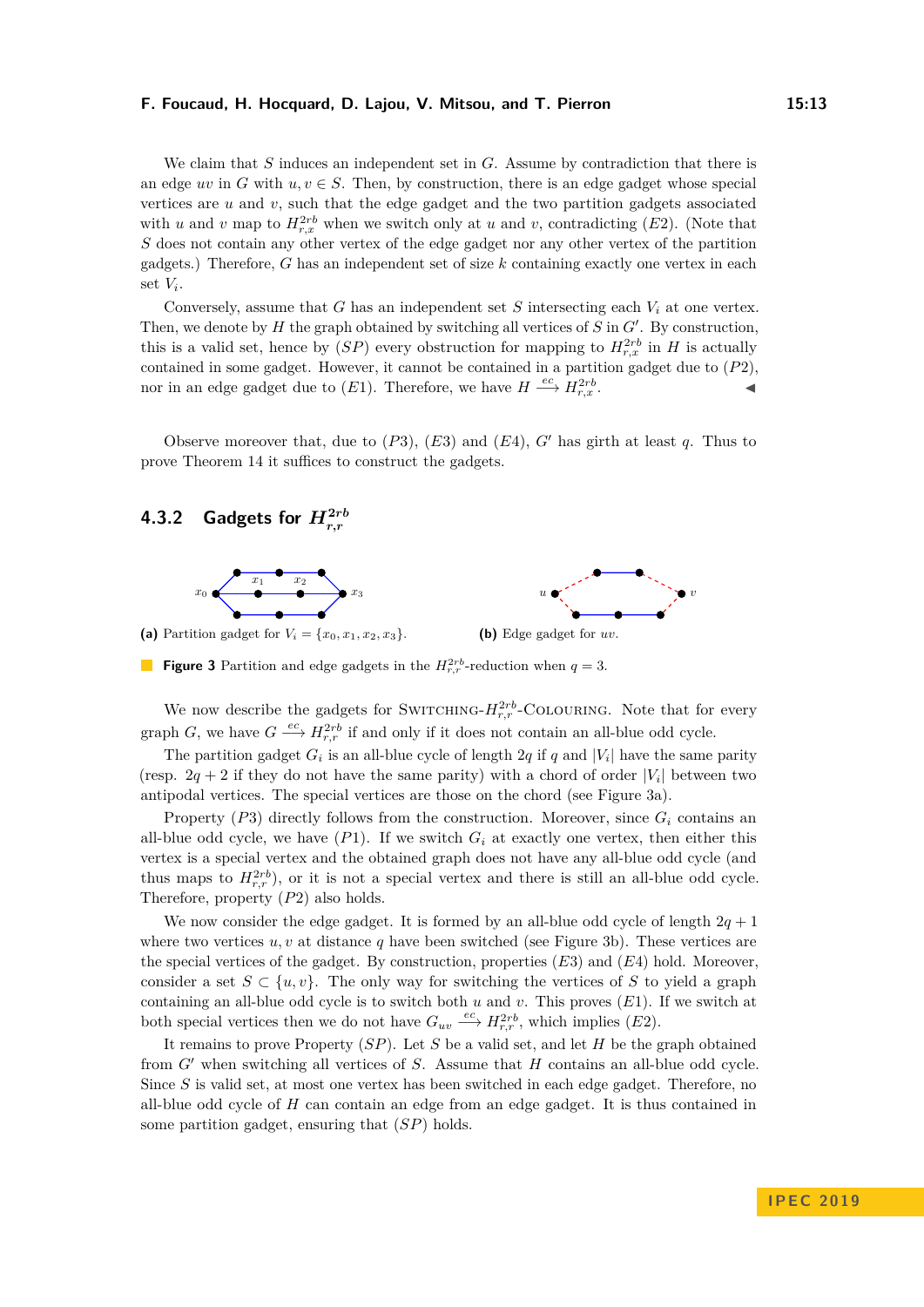#### **15:14 Complexity of Edge-Coloured and Signed Graph Homomorphism**

*u v*

<span id="page-13-3"></span>**Figure 4** The edge gadget for *uv* in the  $H_{r,-}^{2rb}$ -reduction when  $q=6$ .

## <span id="page-13-1"></span>**4.3.3 Gadgets for** *H***<sup>2</sup>***rb r,***−**

We now describe the gadgets for SWITCHING- $H_{r,-}^{2rb}$ -COLOURING. Note that for every graph *G*, we have  $G \xrightarrow{ec} H_{r,-}^{2rb}$  if and only if it does not contain a *bad* walk, i.e. a walk  $v_0, v_1, \ldots$ *v*<sub>2*j*</sub>, *v*<sub>0</sub>, *v*<sub>2*j*+2</sub>, ..., *v*<sub>2*p*−1</sub>, *v*<sub>0</sub> such that all edges *v*<sub>2*i*</sub>*v*<sub>2*i*+1</sub> are blue [\[1\]](#page-14-2).

The partition gadget  $G_i$  is the same as in the previous case (see Figure [3a\)](#page-12-1).

The edge gadget is an odd path of length at least *q*, whose edges are all blue except for the two first and two last ones (see Figure [4\)](#page-13-3).

The proofs of validity for this case can be found in the full version of the paper.

## <span id="page-13-2"></span>**4.3.4** Gadgets for  $H_{r,b}^{2rb}$

<span id="page-13-4"></span>



(a) Partition gadget for  $V_i = \{x_0, x_1, x_2, x_3\}.$ 

**(b)** Edge gadget for *uv*. The vertex *x* is where the two alternating cycles were identified.

**Figure 5** Partition and edge gadgets in the  $H_{r,b}^{2rb}$ -reduction when  $q = 3$ .

We now describe the gadgets for SWITCHING- $H_{r,b}^{2rb}$ -COLOURING. Note that for every graph *G*, we have  $G \xrightarrow{ec} H_{r,b}^{2rb}$  if and only if it does not contain another type of *bad* walks, i.e. an alternating walk  $v_0, v_1, \ldots, v_{2j}, v_0, v_{2j+2}, \ldots, v_{2p-1}, v_0$  for some integers *j* and *p* [\[1\]](#page-14-2).

The partition gadget  $G_i$  is defined by gluing two obstructions with large girth along a path of length |*V<sup>i</sup>* | (see Figure [5a\)](#page-13-4). More precisely, consider an alternating odd cycle *C* of size  $|V_i| + q$  (or  $|V_i| + q + 1$ ). Note that *C* contains a vertex *u* adjacent to two red edges. We attach an alternating odd cycle  $C'$  of length  $q$  (or  $q + 1$ ) to  $u$ , such that the edges of  $C'$ adjacent to  $u$  are blue. To obtain  $G_i$ , we take two copies of this obstruction, and glue their respective largest cycle along a path of length  $|V_i|$ . The vertices of this path are the special vertices of *G<sup>i</sup>* .

The edge gadget is formed by identifying the vertices with monochromatic neighbourhood of two alternating odd cycles of length  $2q + 1$ , in such a way that the common vertex has two blue edges in one cycle and two red edges in the other one. To obtain the edge gadget, we switch this graph at two vertices  $u, v$  in the same cycle, at distance  $q$  from each other (see Figure [5b\)](#page-13-4).

The proofs of validity for this case can be found in the full version of the paper.

## <span id="page-13-0"></span>**5 Conclusion and perspectives**

We have introduced VERTEX DELETION-H-COLOURING, EDGE DELETION-H-COLOURING and Switching-*H*-Colouring and characterised their complexity for some small *H*. The full complexity landscape still needs to be determined. We have fully classified the classic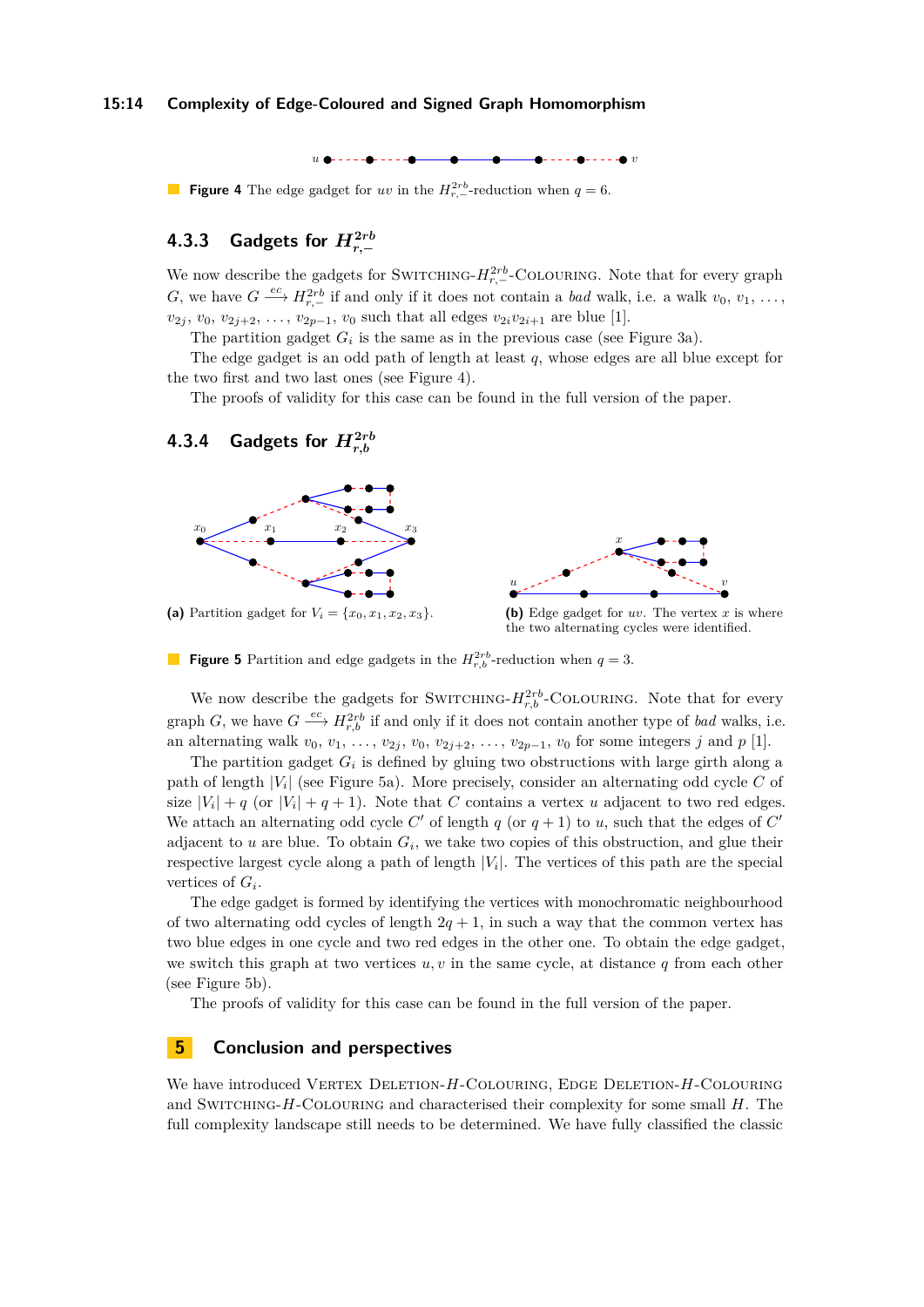complexity of VERTEX DELETION-H-COLOURING problems. It remains to do the same for Edge Deletion-*H*-Colouring and Switching-*H*-Colouring.

We proved that both VERTEX DELETION-H-COLOURING and EDGE DELETION-H-Colouring are FPT when *H* has order at most 2. However, if *H* has order 3, for example if *H* is a monochromatic triangle, we obtain 3-Colouring, which is not in XP. Switching-*H*-Colouring seems particularly interesting, since we obtained an FPT/W[1]-hard dichotomy when *H* has order at most 2 (in which case the problem is always in XP). But again for some *H* of order 3, SWITCHING-*H*-COLOURING is not in XP. It would be very interesting to obtain FPT/W[1]/XP trichotomies for Vertex Deletion-*H*-Colouring, Edge Deletion-*H*-Colouring and Switching-*H*-Colouring.

Finally, we note that it could be interesting to study analogues of VERTEX DELETION- $H$ -Colouring and Edge Deletion-*H*-Colouring for arbitrary fixed-template CSP problems. Up to our knowledge this has not been done.

#### **References**

- <span id="page-14-2"></span>**1** Z. Bawar, R. C. Brewster, and D. A. Marcotte. Homomorphism duality in edge-coloured graphs. *Annales des sciences mathématiques du Québec*, 29(1):21–34, 2005.
- <span id="page-14-3"></span>**2** R. C. Brewster. *Vertex colourings of edge-coloured graphs*. PhD thesis, Simon Fraser University, Canada, 1993.
- <span id="page-14-4"></span>**3** R. C. Brewster. The complexity of colouring symmetric relational systems. *Discrete Applied Mathematics*, 49(1):95–105, 1994.
- <span id="page-14-5"></span>**4** R. C. Brewster, R. Dedić, F. Huard, and J. Queen. The recognition of bound quivers using edge-coloured homomorphisms. *Discrete Mathematics*, 297:13–25, 2005.
- <span id="page-14-6"></span>**5** R. C. Brewster, F. Foucaud, P. Hell, and R. Naserasr. The complexity of signed and edgecoloured graph homomorphisms. *Discrete Mathematics*, 340(2):223–235, 2017.
- <span id="page-14-9"></span>**6** R. C. Brewster and M. H. Siggers. A complexity dichotomy for signed H-colouring. *Discrete Mathematics*, 341(10):2768–2773, 2018.
- <span id="page-14-7"></span>**7** A. A. Bulatov. A dichotomy theorem for nonuniform CSPs. In *IEEE Computer Society*, pages 319–330, FOCS 2017, 2017. Proceedings of the 58th IEEE Annual Symposium on Foundations of Computer Science.
- <span id="page-14-0"></span>**8** J. Bulín. On the complexity of H-coloring for special oriented trees. *European Journal of Combinatorics*, 69:54–75, 2018.
- <span id="page-14-8"></span>**9** L. Cai. Fixed parameter tractability of graph modification problem for hereditary properties. *Information Processing Letters*, 58:171–176, 1996.
- <span id="page-14-13"></span>**10** L. Cai. Parameterized complexity of vertex colouring. *Discrete Applied Mathematics*, 127:415– 429, 2003.
- <span id="page-14-11"></span>**11** M. Cygan, F. V. Fomin, L. Kowalik, D. Lokshtanov, D. Marx, M. Pilipczuk, M. Pilipczuk, and S. Saurabh. *Parameterized Algorithms*. Springer, 2015.
- <span id="page-14-12"></span>**12** R. G. Downey and M. R. Fellows. *Fundamentals of Parameterized Complexity*. Springer, 2013.
- <span id="page-14-14"></span>**13** A. Ehrenfeucht, J. Hage, T. Harju, and G. Rozenberg. Complexity issues in switching of graphs. In *Lecture Notes in Computer Science*, pages 59–70, Proceedings of the International Workshop on Theory and Application of Graph Transformations, TAGT'98, 1764, 2000.
- <span id="page-14-1"></span>**14** T. Feder and M. Y. Vardi. The computational structure of monotone monadic snp and constraint satisfaction: a study through datalog and group theory. *SIAM Journal on Computing*, 28(1):57–104, 1998.
- <span id="page-14-15"></span>**15** M. R. Fellows, D. Hermelin, F. Rosamond, and S. Vialette. On the parameterized complexity of multiple-interval graph problems. *Theoretical Computer Science*, 40(1):53–61, 2009.
- <span id="page-14-10"></span>**16** F. Foucaud and R. Naserasr. The complexity of homomorphisms of signed graphs and signed constraint satisfaction. In *Lecture Notes in Computer Science*, pages 526–537, Proceedings of the 11th Latin American Symposium on Theoretical Informatics 2014, LATIN'14. 8392, 2014.